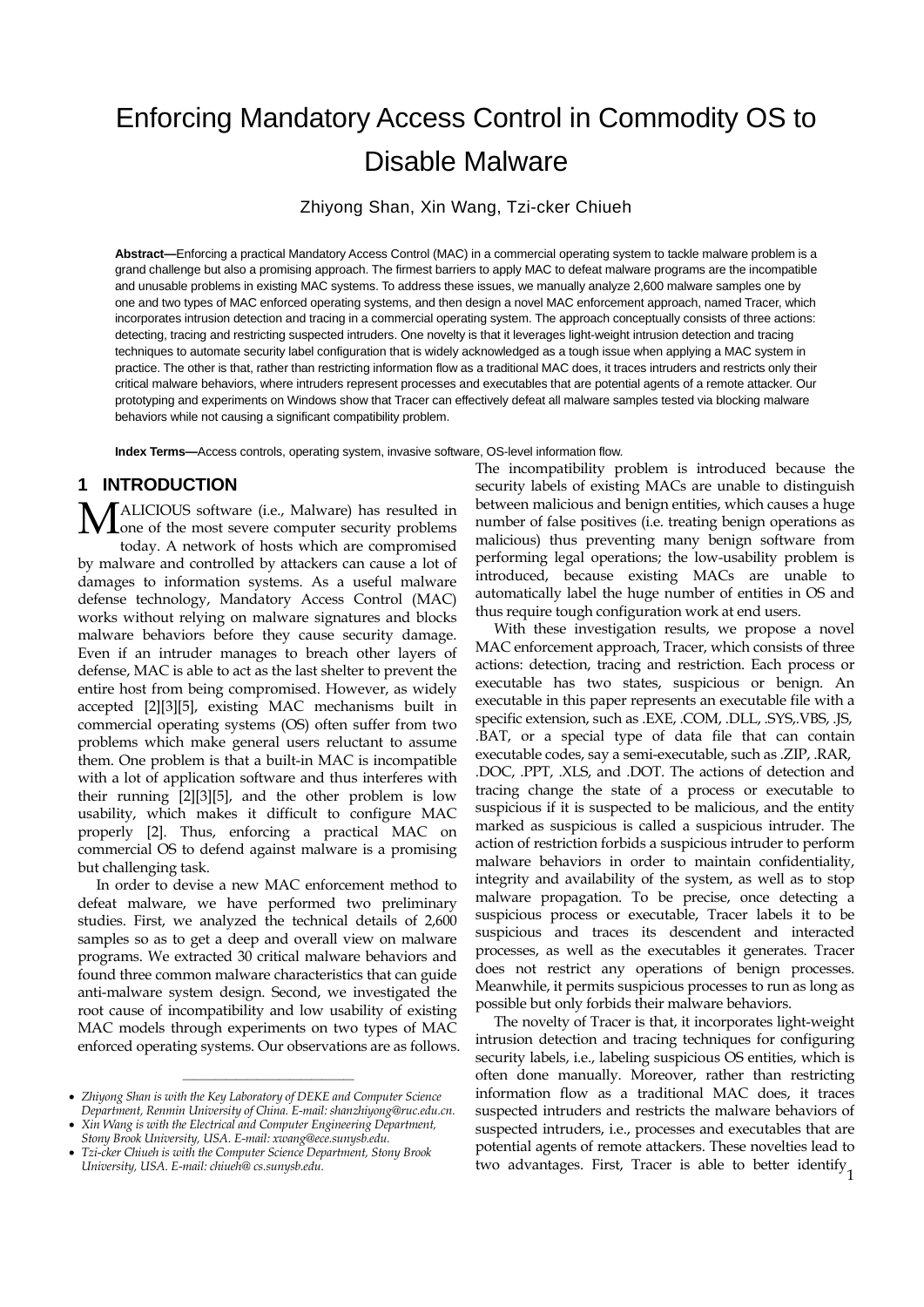

Fig. 1. The top 30 Critical malware behaviors

potentially malicious OS entities and regulate their behaviors, which in turn significantly reduces the false positive (FP) rate which is the root cause of incompatibility in existing MAC-enforced systems. Second, Tracer is able to label OS entities automatically to tackle the low usability problem which is the other major issue of existing MAC systems [2].

We have implemented Tracer on Windows and have been using evolving prototypes of the Tracer system in our lab for a few months. Our experiments on the function of Tracer with a set of real-world malware samples demonstrate that it can effectively block malware behaviors while offering good compatibility to applications and good usability to normal users.

Moreover, we have added another experiment to compare Tracer with existing practical online malware defense technology. The result shows that Tracer causes much fewer FPs than commercial anti-malware tools and MIC (Mandatory Integrity Control) which is a MAC mechanism on Windows Vista [4][16].

The contributions of this paper are as follows:

- 1. We introduce Tracer, a novel MAC enforcement approach which integrates intrusion detection and tracing techniques to disable malware on commercial OS in a compatible and usable manner.
- 2. We have implemented Tracer on Windows OS to disable malware timely without need of malware signatures. Developing a prototype on Windows is important, because most of the over 236,000 known malware items are designed for the attacks in the

Windows environment, only about 700 malware items target for the attack of various Unix/Linux distributions [12].

- 3. Based on the analysis of 2,600 malware samples, we extract 30 critical malware behaviors and summarize three useful malware characteristics, which will benefit future anti-malware researches.
- 4. We investigate the root reasons of incompatibility and low usability problems of existing MACs. Although not all the observations are brand new, we believe that understanding these reasons more comprehensively and illustrating them through the design of an actual system are useful for other MAC researchers.

The rest of the paper is organized as follows. Section 2 introduces in details our investigation on various behaviors of malware programs, and our analysis on existing problems in MAC. Section 3 describes Tracer approach. Section 4 provides our prototype and tests of Tracer on Windows. Section 5 discusses the approach from the perspectives of security, compatibility and usability. Lastly, we present the related research in Section 6 and conclude the work in Section 7.

# **2 PRELIMINARY STUDIES**

#### **2.1 Malware Investigation**

Malware contribute to most Internet security problems. Anti-malware companies typically receive thousands of new malware samples every day. An analyst generally attempts to understand the actions that each sample can perform, determines the type and severity of the threat that the sample constitutes, and then forms detection signatures and creates removal procedures. Symantec Threat Explorer [6] is such a publicly available database which stores the analysis results of thousands of malware samples from various sources and is thus valuable to malware researchers. To have a thorough understanding of the philosophies behind malware design, we have spent considerable amount of time analyzing the behaviors of malware programs. Specifically, since 2008, we have read, recorded and analyzed the technical details of 2,600 malware samples of a wide range of formats and varieties, such as viruses, worms, backdoors, rootkits, and Trojan horses. As taking many samples from the same malware family might make the analysis results biased, we have intentionally not chosen multiple samples of a polymorphic malware or similar malware.

Figure 1 depicts the top 30 critical malware behaviors extracted from the samples and ranked in the descending order of their appearance times. For the behavior repeatedly appearing in a single malware, we only count it once. As the analysis is made on a great number of malware samples, we expect the behaviors captured to reflect the popular attacking techniques taken by the community of malware writers. Our performance studies in Section 4.2 have demonstrated that these behaviors are helpful to defend against unknown malwares. Details of the behaviors are provided in the supplemental materials.

Moreover, from the details of 2,600 malware samples, we discovered three common characteristics of malware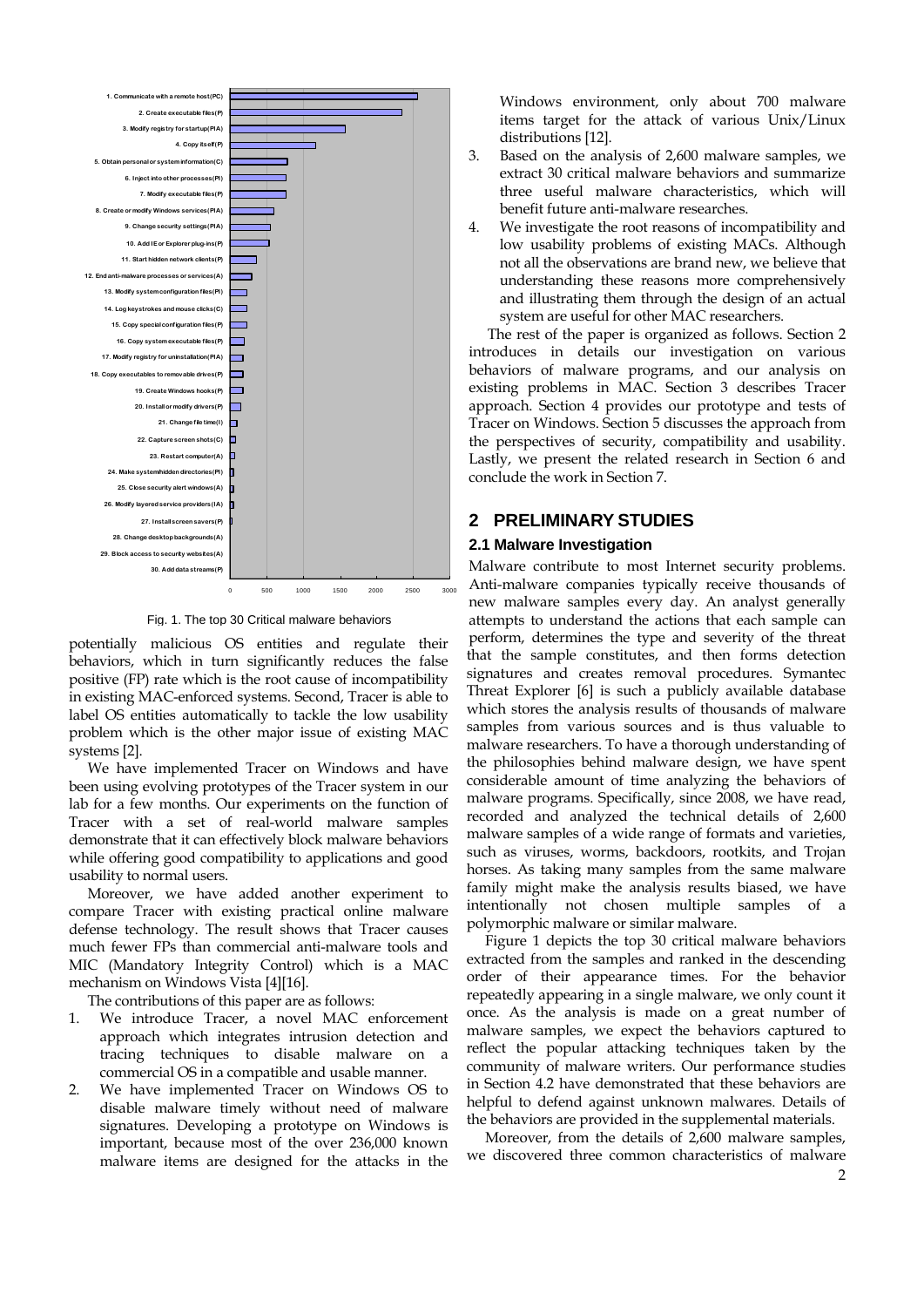that can guide our subsequent anti-malware design:

(1) **Entrance-Characteristics**. All malware samples break into hosts through two entrances, network and removable drive. Most breaking-ins are via network through frequently used protocols such as HTTP and POP3.

(2) **Damage-Characteristics**. Malware behaviors can impose multiple forms of damages, i.e., resulting in problems in confidentiality, integrity and availability. Besides, we consider malware propagation as another type of damage since it can indirectly cause the former three forms of damages and eventually lead the entire host to be taken over. For example, the behavior "Copy itself" does not directly hurt security but is an essential step towards propagating itself and then executing malicious behaviors on a host. Therefore, we evaluate the damages of each behavior and record them in Figure 1, using C, I, A, and P to represent the damages related to confidentiality, integrity, availability and propagation respectively.

(3) **Attack-Characteristics**. Malware samples from the network have two attack patterns. One is that, most malware samples exploit bugs in network-facing daemon programs or client programs to compromise them, then immediately spawn a shell or back-door process. Next, an attacker typically tries to download and install attacking tools and rootkits, as well as performs some other adversary behaviors. The other attack pattern is that, malware samples increasingly use social engineering methods to lure users into downloading and launching them. After started, a malware sample usually copies itself and makes itself a resident in a host.

## **2.2 Problems in MAC**

Incompatibility is a well-known problem when enforcing a MAC model in a commercial operating system [2][3][5]. To investigate its root reason, in a secure network environment, we set up two machines to run MAC enforced operating systems including SELinux [14] with MLS policy enabled and RSBAC [15] with MAC module enabled. After a few days, we observed that these MAC systems produced a huge number of log records about denied accesses, which indicated that some applications failed and some acted abnormally. As the operation environment is secure without intrusion and malware, these denied accesses are thus "false positive". In other words, MAC systems consider benign accesses malicious and refuse them. Many FPs together could make the whole system finally unusable. Although part of the FPs can be removed by experts through fine-granular policy configuration, many of them are not removable, and thus the impacted applications need to be modified before running on the MAC enabled systems.

These unremovable FPs are resulted because most MAC models aim to forbid illegal information flow rather than forbid intrusive behaviors directly. An example of such FPs is the self-revocation problem [3] in Low-Water-Mark model, which forbids a process to write a file created by itself if it has read a file with a lower integrity level before the writing. From the perspective of stopping illegal information flow, forbidding the write operation is reasonable. However, from the perspective of stopping intrusion, the write operation should not be denied if the

process is actually not serving for an attacker. Another example of such FPs on a BLP-enforced Unix/Linux stems from the access control of the directory "/tmp" shared by the entire system [17]. To prevent illegal information flow, a process with a lower sensitive level can not read from /tmp or a process with a higher sensitive level can not write to /tmp. However, from the view of intrusion prevention, these processes do not necessarily represent intruders so that their "read" or "write" accesses to the /tmp should not be simply denied. Although it is possible to resolve this problem by adding "hiding sub directories" under /tmp, it is still difficult to eliminate the FPs resulting from many other shared entities on an OS, such as shared files, devices, pipes and memories.

Meanwhile, the security labels of MAC models also do not suit for fighting against malware, as they are designed to represent information integrity level or confidentiality level but not to distinguish between malicious and benign entities. In fact, a lower integrity level alone can not indicate that a process is malicious, as "malicious" also has other meanings, e.g., lower confidentiality and the risk of damaging system availability. Similarly, a lower confidentiality level alone cannot indicate that a process is malicious. Moreover, MAC labels are defined before an intrusion happens and can not be changed dynamically to reflect intrusion propagation in an OS. Although some of the MAC models are able to adjust label states, e.g. LOMAC [3] and DTE [9], they are still not flexible enough to track the intrusion propagation at the whole system level. Consequently, MAC labels can not differentiate between malicious and benign entities. Relying on these labels, a MAC system often fails to make correct decisions on intrusion blocking which eventually results in many FPs.

Low-usability is another problem in a MAC-enabled system, as it often requires complicated configurations and unconventional ways of usage. In a modern OS, there are a wide range of entities including processes, files, directories, devices, pipes, signals, shared memories and sockets, etc. If just considering the files, there are more than 100,000 files on a typical Windows XP or Linux desktop. Moreover, MAC systems have complex policy interfaces which are difficult to configure. For instance, SELinux has 29 different classes of objects, hundreds of possible operations, and thousands of policy rules for a typical system. Hence, it is cumbersome for a common user to correctly configure labels for all entities without leaving security vulnerabilities. In addition, after enforcing a MAC, users must break their usage convention and learn how to use the MAC. Consequently, the ideal way for MAC to provide good usability is to automatically initialize and change entity labels without changing users' usage convention or requiring extra knowledge.

# **3 TRACER APPROACH**

In this section, we present our Tracer approach that aims to disable malware in a commodity OS by disallowing malware behaviors. The adversaries of Tracer are malware programs that break into a host through the network or removable drives. As Windows is the most popularly used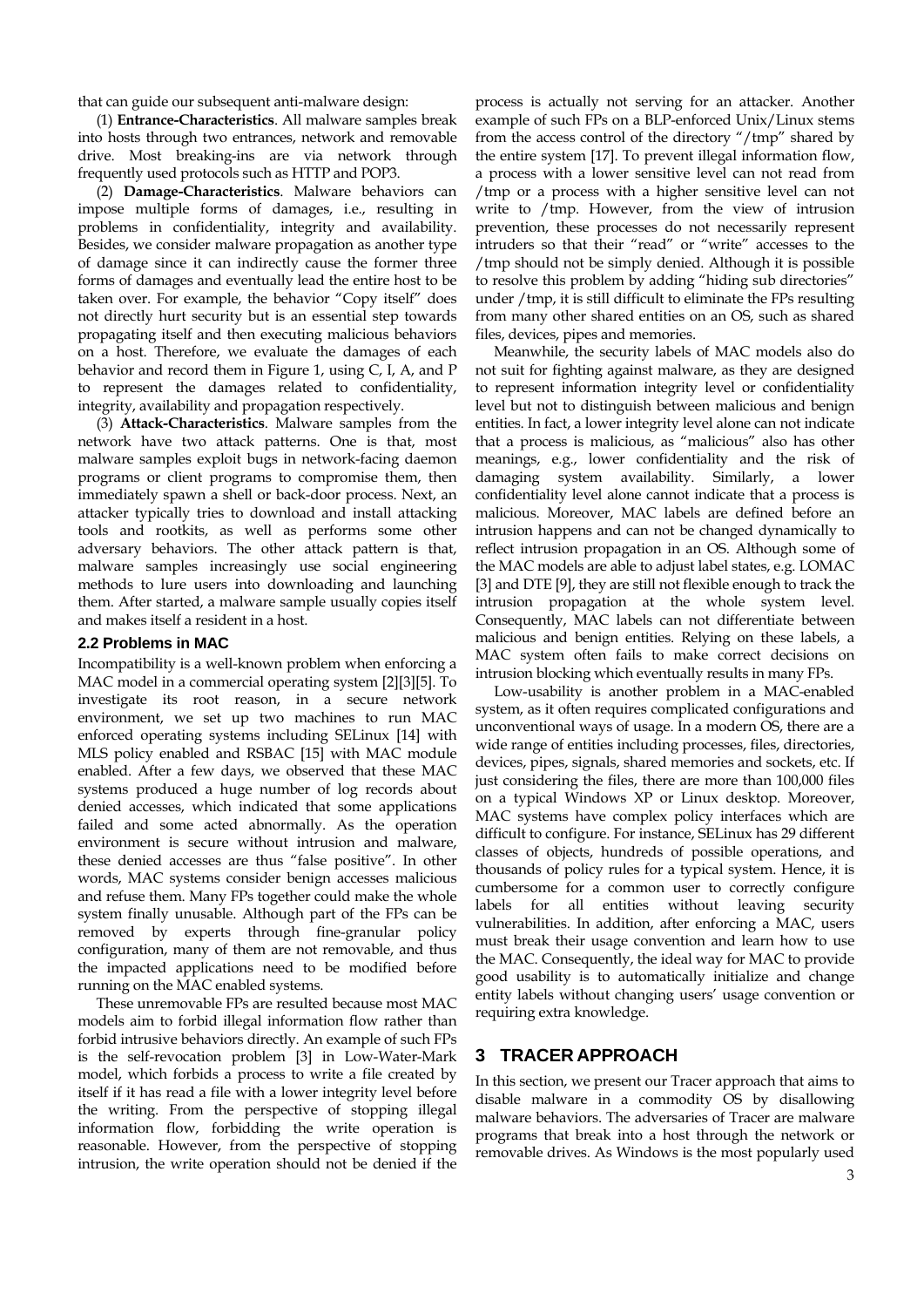OS and attractive to hackers, the description of Tracer is based on our design for Windows. We believe the approach can also be applied to other operating systems (e.g. Linux) with some changes. Investigating the suitability of Tracer for non-Windows operating systems is beyond the scope of this paper.

## **3.1 Overview**

The design of an access control mechanism needs to answer two questions. The first is how to define the security label. Based on the analysis in Section 2.2, we introduce a new form of security label called *suspicious label* for our Tracer approach. It has two values: suspicious and benign. A suspicious label indicates that the associated process is potentially serving for an intrusion purpose and thus possible to initiate some malicious behaviors. Meanwhile, Tracer only assigns a suspicious label to a process or an executable, because a process is possibly the agent of an intruder and an executable determines the execution flow of a process which represents an intruder. All other entities in OS, e.g. non-executables, inter-process communication objects, registry entries, etc, do not need suspicious labels. When a process requests to access these entities, Tracer mainly utilizes their DAC information to make access control decisions, thus a huge amount of configuration work can be reduced while keeping traditional usage conventions unchanged. The second design question is how to configure security labels. As discussed in Section 2.2, in order to achieve good usability, a MAC approach must have the capability of automatically deploying security labels. Accordingly, we introduce two types of actions named "detection" and "tracing" to automate the security label deployment progress. The two actions employ intrusion detection and tracing techniques respectively to recognize and mark suspicious processes and executables.

Figure 2 gives an overview of Tracer which consists of three types of actions, detection, tracing and restriction. Each process or executable has two states, suspicious and benign. The actions of detection and tracing change the state of a process or executable to suspicious if it is identified as a potential intruder. The restriction action forbids a suspected intruder to perform malware behaviors in order to protect CIAP. That is to protect confidentiality, integrity and availability, as well as to stop malware propagation. The three actions work as follows. Once detecting a suspected process or executable, Tracer labels it as suspicious and traces its descendent and interacted processes, as well as its generated executables. Tracer does not restrict benign processes at all, and permits suspicious processes to run as long as possible but stops their malware behaviors that would cause security damages. In addition, Tracer also provides a special system call to allow a user to change the state of a suspicious process or executable back to benign if the user trusts it.

A **malware behavior** is defined as a triple *<operation, object, parameter>*, where the operation is a generalization of one or several system calls that have similar functions. The object and parameter represent the target and parameter of the operation respectively. Specific malware behaviors monitored in the current version of Tracer are listed in Table 1, which contains the 30 critical malware behaviors



Fig. 2. Tracer approach

shown in Figure 1. Moreover, Tracer allows dynamic addition of new behaviors.

The access control decision of Tracer is made in accordance with normal MACs. Tracer uses the subject label and behavior to make a decision while normal MACs use the subject label, operation, object label and parameter. As a behavior consists of operation, object and parameter, Tracer actually uses the same four factors of normal MAC decision. Moreover, Tracer's decision procedure generates three possible access control results: "allow", "deny" and "change label", which resemble those of normal MACs. The detailed decision logic of Tracer is shown in Table 1. The detection and tracing actions lead to the decision result "change label", while restriction action leads to "deny". All access requests not denied are allowed.

As an online approach, Tracer can produce the FP rate lower than that of behavior-blocking mechanisms in commercial anti-virus software. This is achieved by two means. First, as a MAC system, Tracer blocks a behavior based simultaneously on the behavior and security label (i.e., the suspicious label of the current process), rather than merely the behavior as done by a behavior-blocking system. Second, Tracer does not simply refuse all critical malware behaviors in Figure 1. The behaviors that are indispensable to benign programs while do not directly hurt security are not blocked but traced, which are shown in Table 1.

In the rest of this section, we describe Tracer approach in details, including detecting, tracing and restricting intruders.

#### **3.2 Detecting Intruders**

The detecting action is responsible for identifying all potential intruders. We do not intend to design a complex intrusion detection algorithm to achieve a low FP rate at the cost of heavy overhead. Instead, we design a light-weight intrusion detection algorithm that can identify all potential intruders but may have a relatively higher FP rate at the initial step. However, even if the detecting action wrongly denotes a benign process as suspicious, the subsequent actions of Tracer, i.e., tracing and restricting actions, will still allow it to run rather than stop it immediately, but only prevent it from executing featured malware behaviors. In other words, Tracer is built to have a good tolerance to the FPs caused by the detecting action.

4 malware programs exploit several common protocols to As depicted in Figure 2, the detection works at two levels: entrance and interior. The detection at entrance attempts to check all possible venues through which a malware program may break into the system. Network communications is the main type of entrances and most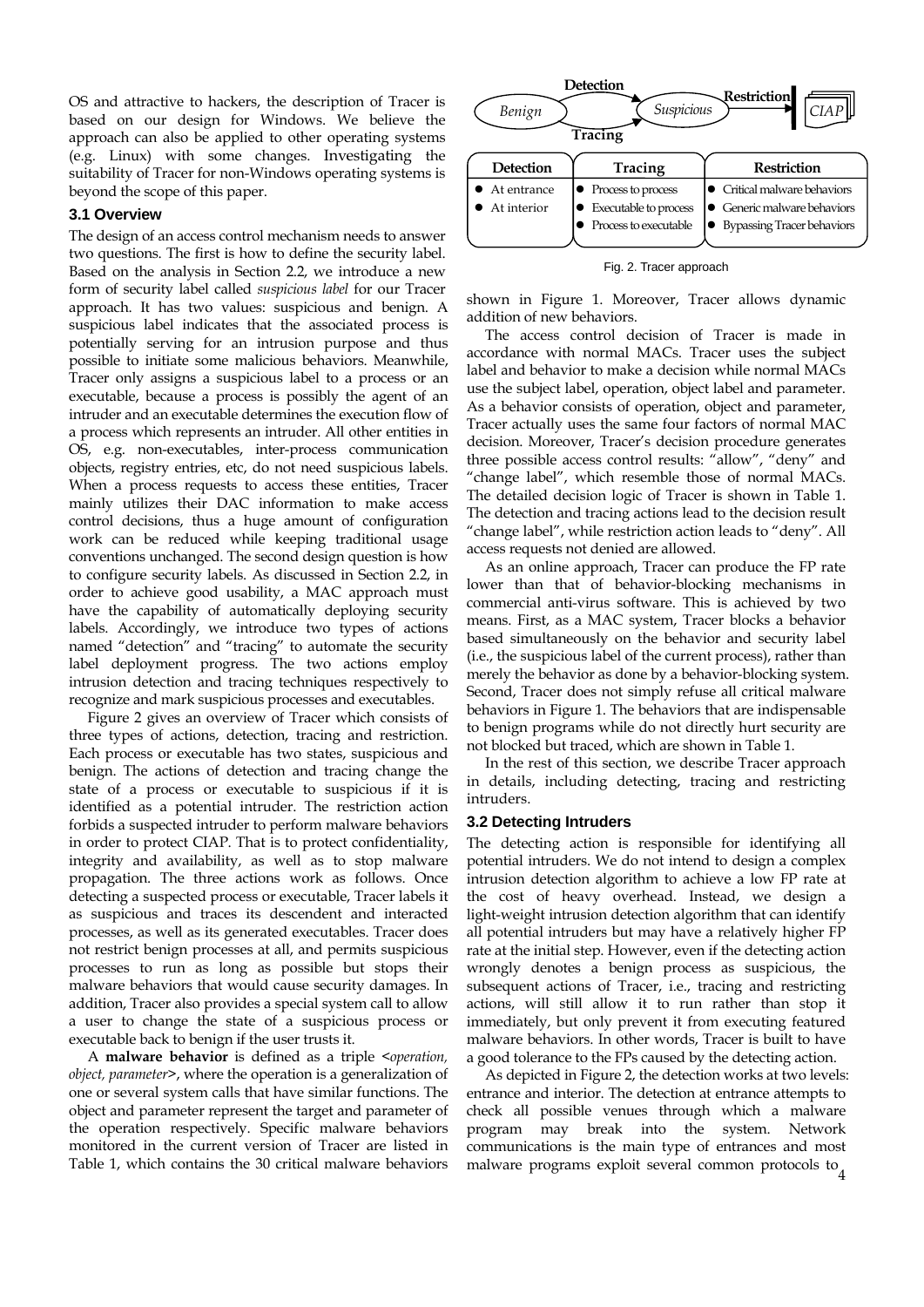compromise hosts according to the Entrance-Characteristics presented in Section 2.1. We define these protocols as **dangerous protocols**. Dangerous protocols are permitted by firewalls, thus malware programs often use these protocols to penetrate firewalls by disguising themselves as popular software that generate benign network traffic. Dangerous protocols mainly include HTTP, POP3, IRC, SMTP, FTP and ICMP. The types of dangerous protocols should be adjusted based on the actual firewall configuration.

Hence, we denote a process as suspicious if it receives network traffic through dangerous protocols. A frequently used application (e.g., web browser) thus might be denoted as suspicious but its normal running will not be affected, because Tracer doesn't restrict the suspected processes instantly and permits them to perform as long as possible except stopping their critical malware behaviors.

The non-dangerous protocols are difficult to be exploited by malware programs, because they are not permitted by firewalls since benign software rarely uses them. Here we assume a "deny" default action for firewalls [31], thus any traffic not specifically allowed by firewall rules are denied. Nevertheless, in order to completely monitor all the network traffic, we denote a process as suspicious if it receives network traffic through a non-dangerous protocol and then exhibits any of the malware behaviors. Instead of only checking non-dangerous network protocols, further checking malware behaviors can reduce the extra high FP rate. The Attack-Characteristics summarized in Section 2.1 supports this point. That is, a process exploited by a malware program from the network necessarily executes at least one critical malware behavior, e.g., launching a shell process or downloading an executable, to propagate the malware program within the system. Although a carefully crafted malware program that subverts a process through a non-dangerous protocol can perform some behaviors before performing a malware behavior, it is difficult for the process to make significant damages on the system. The reason is that the malware behaviors monitored by Tracer include all of the behaviors that can cause significant damages, let alone that malware programs are difficult to attack a host through non-dangerous protocols which are usually blocked by firewalls.

The other type of entrances through which malware programs get into the system is removable drives according to the Entrance-Characteristics, hence we denote a process as suspicious when it opens or loads an executable from a removable drive.

With these detection approaches enforced, however, two types of system maintenance tasks, i.e., updating software through the network and installing software from a removable drive, can not be performed because the processes that perform these tasks are treated as suspicious. As presented in the literature work [2] [3], a MAC policy should have ways to specify exceptions since no simple policy model can capture all accesses that need to be allowed and at the same time forbid all illegal accesses. Hence, we provide two means to facilitate these system maintenance tasks. One is trusted communications through which processes can update software remotely without being marked as suspicious. A communication is

considered to be trustful if the three factors associated with it, i.e., "image file of the local process", "communication protocol" and "remote host" are all trusted. Meanwhile, a trusted communication is time limited, i.e., effective only within a predefined time period. Although a trusted protocol, e.g. SSL, is not absolutely secure, a further check of the process' image file, the remote host and the time stamp simultaneously will greatly reduce the attack surface. The other means is a new system call to facilitate a user to manually remove suspicious labels on specific processes or files if the user trusts them. For example, when installing benign software from a CD disk, a user can remove the suspicious labels from the processes which read the executables on the CD disk then Tracer will not affect the installation progress any more. Note that, only a process without a suspicious label has the privilege to use the system call so as to prevent a malware program from bypassing Tracer.

However, it is difficult for a normal user to identify a trusted communication or detect a particular process that is reading executables from a CD disk. To address this issue, we introduce a special bit in kernel, namely attention bit. A user can turn on the bit and start such communication or process within a short time period. Tracer then intercepts it and pops up a window, which displays the information of the communication or process, to require the user's consent. Once conformed by the user, the communication is set to be trusted or the suspicious label is removed from the process. And then, the attention bit turns off automatically. This mechanism avoids the manual work of recognizing the trusted communication and the process without annoying the user by frequently popping up windows.

Although bypassing the detection at entrances is difficult, in case that a sophisticated malware program unexpectedly breaks into the system, we prepare a type of detection at the interior of the system to ambush it. This type of detection monitors the exclusive malware behaviors that a benign program will not exhibit. The current version of Tracer conservatively uses five such behaviors to detect malware programs inside a system, including "Copying itself", "Injecting into other processes", "Modifying executable files", "Starting hidden network clients" and "Ending anti-malware processes or services". More behaviors can be monitored for malware detection in the interior at the cost of additional FPs. Actually, these behaviors together provide a strong detection capability as they are indispensable to most malware programs, e.g., "Copy itself". In addition, this type of detection will not bring extra performance overhead since the restricting action of Tracer also needs to monitor such behaviors, which will be presented in Section 3.3.

In short, the detection action identifies a process as suspicious if it meets one of the detection rules:

- *Receiving network traffic through dangerous protocols;*
- *Receiving network traffic through non-dangerous protocols then exhibiting any of the malware behaviors;*
- *Reading or loading an executable from a removable drive;*
- *Exhibiting any of the five exclusive malware behaviors.*

Columns "Detect" in Table 1 show the details of the detection action.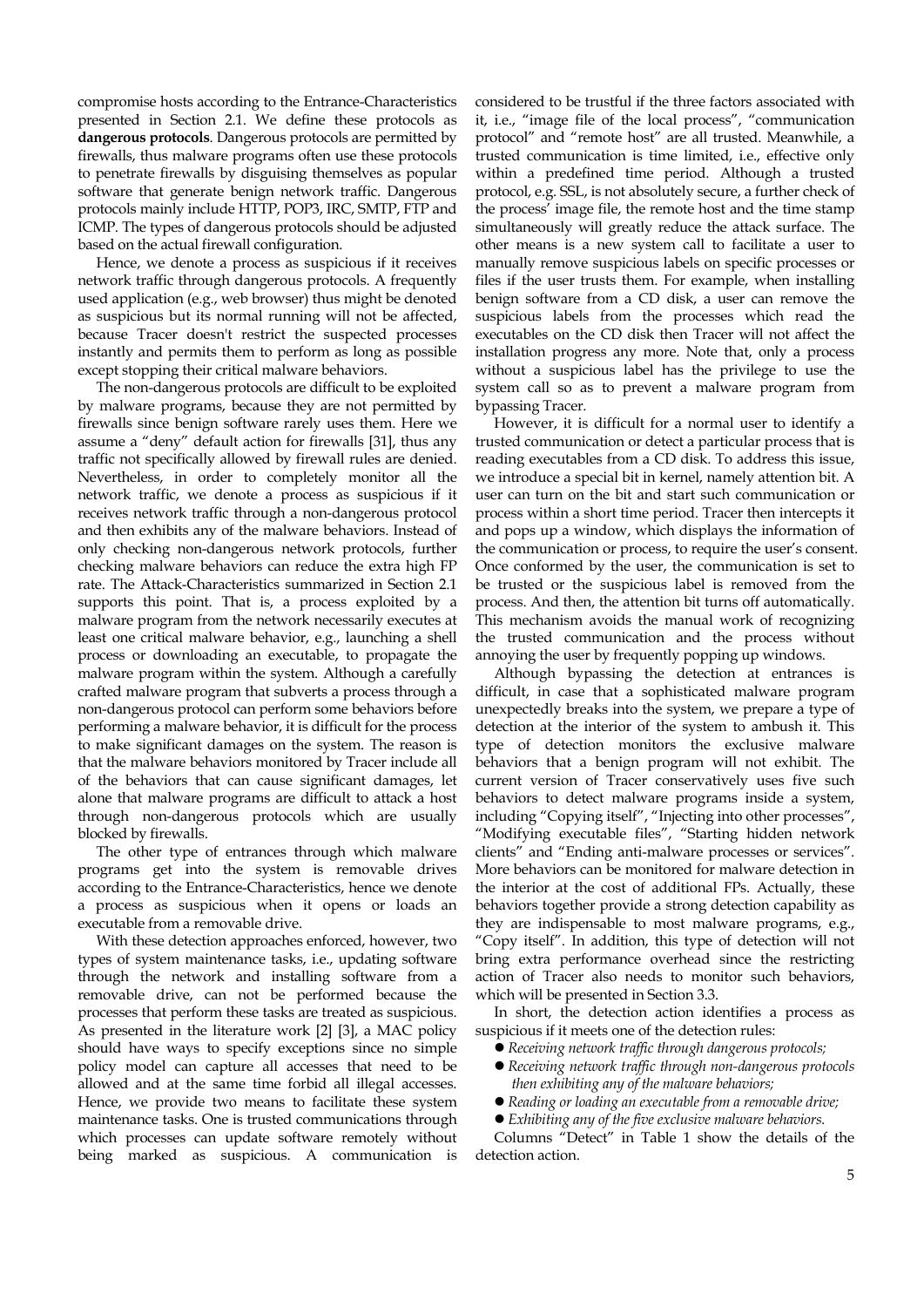## TABLE 1. DECISION LOGIC OF TRACER.

*The Benign Process and Suspicious Process columns represent that the processes requesting the behaviors below are benign or suspicious respectively. Cp and Ce indicate changing the label of related process or executable to suspicious respectively. D indicates denying the behavior*

| Malware Behaviors                        |                                            | <b>Benign Process</b> |  |                              | Suspicious Process |             |          |
|------------------------------------------|--------------------------------------------|-----------------------|--|------------------------------|--------------------|-------------|----------|
|                                          |                                            |                       |  | Detect Trace Restrict Detect |                    | Trace       | Restrict |
| 1. Communicate Normal                    |                                            | $C_{P}$               |  |                              |                    |             |          |
| with a remote<br>host                    | Trusted                                    |                       |  |                              |                    |             |          |
| 2. Create executable files               |                                            |                       |  |                              |                    | $C_{\rm e}$ |          |
| 3. Modify registry for startup           |                                            |                       |  |                              |                    |             | D        |
| 4. Copy itself                           |                                            | $C_{P}$               |  |                              |                    |             | D        |
|                                          | 5. Obtain personal or system information   |                       |  |                              |                    |             | D        |
| 6. Inject into other processes           |                                            | Cр                    |  |                              |                    |             | D        |
| 7. Modify executable files               |                                            | $C_{P}$               |  |                              |                    |             | D        |
|                                          | 8. Create or modify Windows services       |                       |  |                              |                    |             | D        |
| 9. Change security settings              |                                            |                       |  |                              |                    |             | D        |
|                                          | 10. Add IE or Explorer plug-ins            |                       |  |                              |                    |             | D        |
|                                          | 11. Start hidden network clients           | $C_{P}$               |  |                              |                    |             | D        |
|                                          | 12. End anti-malware processes or services | $C_{P}$               |  |                              |                    |             | D        |
|                                          | 13. Modify system configuration files      |                       |  |                              |                    |             | D        |
|                                          | 14. Log keystrokes and mouse clicks        |                       |  |                              |                    |             | D        |
|                                          | 15. Copy special configuration files       |                       |  |                              |                    |             | D        |
|                                          | 16. Copy system executable files           |                       |  |                              |                    | $C_{e}$     |          |
|                                          | 17. Modify registry for uninstallation     |                       |  |                              |                    |             | D        |
|                                          | 18. Copy executables to removable drives   |                       |  |                              |                    |             | D        |
| 19. Create Windows hooks                 |                                            |                       |  |                              |                    |             | D        |
| 20. Install or modify drivers            |                                            |                       |  |                              |                    |             | D        |
| 21. Change file time                     |                                            |                       |  |                              |                    |             | D        |
| 22. Capture screen shots                 |                                            |                       |  |                              |                    |             | D        |
| 23. Restart computer                     |                                            |                       |  |                              |                    |             | D        |
|                                          | 24. Make system/hidden directories         |                       |  |                              |                    |             | D        |
|                                          | 25. Close security alert windows           |                       |  |                              |                    |             | D        |
|                                          | 26. Modify layered service providers       |                       |  |                              |                    |             | D        |
| 27. Install screen savers                |                                            |                       |  |                              |                    |             | D        |
| 28. Change desktop backgrounds           |                                            |                       |  |                              |                    |             | D        |
| 30. Add data streams                     |                                            |                       |  |                              |                    |             | D        |
| 31. Damage system integrity              |                                            |                       |  |                              |                    |             | D        |
| 32. Steal confidential information       |                                            |                       |  |                              |                    |             | D        |
| 33. Read executables on removable drives |                                            | $C_{P}$               |  |                              |                    |             |          |
| 34. Change file attributes               |                                            |                       |  |                              |                    |             | D        |
|                                          | 35. Change registry entry attributes       |                       |  |                              |                    |             | D        |
| 36. Create processes                     |                                            |                       |  |                              |                    | $C_{P}$     |          |
| 37. Load suspicious executables          |                                            |                       |  |                              |                    | $C_{P}$     |          |
| 38. Read suspicious executables          |                                            |                       |  |                              |                    | $C_{P}$     |          |
| 39. Communicate via dangerous IPCs       |                                            |                       |  |                              | $C_{P}$            |             |          |
| 40. Execute non-executable files         |                                            |                       |  |                              |                    | D           |          |
|                                          | 41. Execute Tracer special system calls    |                       |  |                              |                    |             | D        |

# **3.3 Tracing Intruders**

To track intruders within an operating system, one can use OS-level information flow as done in [18] [26]. However, a major challenge for leveraging OS level information flow to trace suspicious entities is that, file and process tagging usually leads the entire system to be floated with "suspicious" labels and thus incurs too many FPs. To address this issue, we propose the following two methods to limit the number of tagged files and processes in a single OS while preventing malware programs from evading the tracing as much as possible.

For tagging files, unlike the approaches in [18] [26] and the schemes of many malware detection and MAC systems [1][2][5][21] that trace information flow on OS level, Tracer only focuses on the tagging of executables while ignoring non-executables and directories. This is because an executable represents the possible execution flow of the

process loading it, thus it should be deemed as an inactive intruder while a process is considered as an active intruder. On the other hand, since there are a huge number of non-executable files and directories within a single OS, not tracing them can prevent the entire file system from being floated with the suspicious labels that mostly are due to FP.

For tagging processes, we observed that the excessive number of tags mainly come from tracing IPC (Inter-Process Communication), i.e. marking a process as suspicious if it receives IPC data from a suspicious process, just as the approaches assumed in [2] [18]. To address this issue, Tracer only tags a process receiving data from dangerous IPCs that can be exploited by a malware program to take control of the process to perform arbitrary malicious behaviors. Note that, dangerous IPCs do not include the other types of vulnerable IPCs that can be used to launch denial-of-service attack, or disclose sensitive information, or escalate the privileges of the processes which send IPC data. Moreover, a dangerous IPC only involves the local IPCs instead of the IPCs over the network, since the detection at entrance can mark a process that receives IPC data from the network as suspicious. In order to identify the dangerous IPCs, we investigated Microsoft Security Bulletins [19], a database storing information about security vulnerabilities on Windows family OS and other Microsoft software. As malware programs usually exploit these vulnerabilities to compromise Windows hosts, Microsoft Security Bulletins become primary sources for analyzing attack vectors of Windows OS as done in [11]. Concretely, we analyzed all vulnerabilities recorded in security bulletins related to named-pipes, local procedure calls, shared memories, mailslots and Windows messages from 1998 to 2009, as these IPCs send free-formed data that can be crafted to exploit bugs in the receiving process. However, among all of the security bulletins, we only found one dangerous IPC, i.e. MS03-025 [19]. The result reveals that in reality it is quite difficult to propagate malware through local IPCs within a Windows OS since people could only find one dangerous IPC over the period of eleven years. Consequently, Tracer employs a Dangerous-IPC-List to record and trace each type of dangerous IPC since there should be a very limited number of dangerous IPCs in a Windows OS.

Therefore, we have the following tracing rules to mark entities as suspicious:

- *A process spawned by a suspicious process;*
- *An executable or semi-executable created or modified by a suspicious process;*
- *A process loading an executable with a suspicious label;*
- *A process receiving data from a suspicious process through a dangerous IPC;*
- *A process reading a semi-executable or script file with a suspicious label.*

Columns "Trace" in Table 1 show the details of the tracing action.

A script file is written in interpreting language, e.g. JavaScript or VBScript, and thus needs execution engine, e.g. wscript.exe or cscript.exe, to load and run it. Accordingly, to defend against a script virus, Tracer should restrict the engine processes that are reading and interpreting a suspicious script file. On the other hand, a semi-executable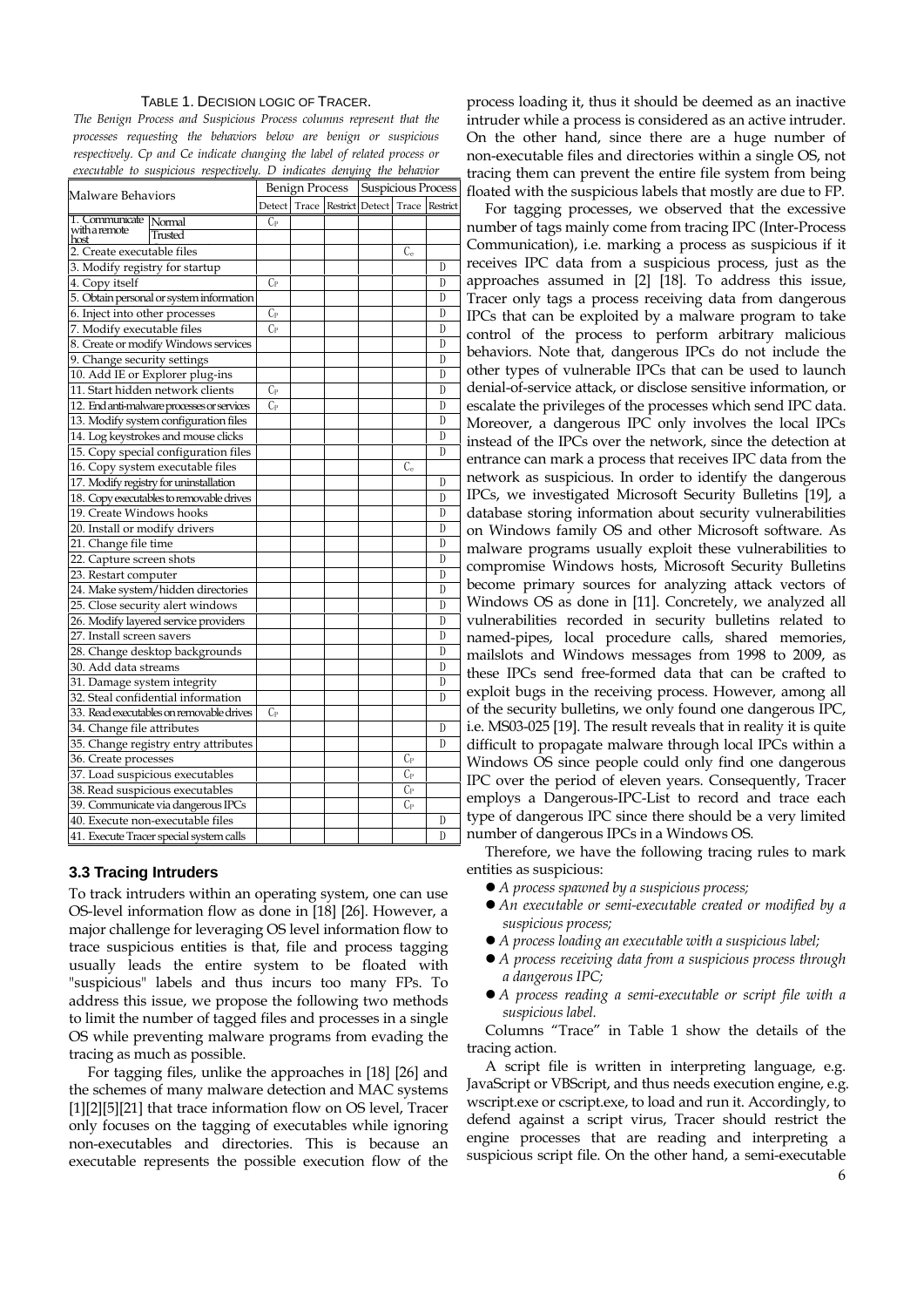represents certain types of data files that might contain executable codes, which mainly involves various types of compressed files and Microsoft Office documents. Compressed files such as zip files might include executable files, and Office documents such as Word files might enclose macro virus. Although the macro virus protection in Office software can reduce the chances of macro virus infection, relying on it is very dangerous because crafted macro codes are able to subvert it and cause destructive damages, for example, viruses Melissa and W97M.Dranus.

#### **3.4 Restricting Intruders**

In order to disable malware programs on a host, the restricting action monitors and blocks intruders' requests for executing critical malware behaviors listed in Figure 1. To follow the principle of complete mediation [13] for building a security protection system, Tracer further restricts two extensive behaviors, called **generic malware behaviors**, to protect security more widely. The first one is "Steal confidential information", which represents all illegal reading of confidential information from files and registry entries. The other is "Damage system integrity", which represents all illegal modifications of the files and registry entries that require preserving integrity. In addition, other behaviors that can be used to bypass Tracer mechanism also need to be monitored and restricted, including "Change file attributes", "Change registry entry attributes", "Execute non-executable files" and "Execute Tracer special system calls". The behavior "Change file attributes" represents changing file extension names to executable or changing file DAC information. All behaviors restricted are listed on the column "restrict" in Table 1. In summary, the restricting action consists of three rules:

- *Restricting critical malware behaviors*
- *Restricting generic malware behaviors*
- *Restricting behaviors bypassing Tracer*

By mediating all these behaviors, Tracer is able to preserve system security and prevent a malware program from propagating itself in the system. To be specific, confidentiality is mainly achieved by blocking the generic behavior "Steal confidential information"; integrity is mainly protected by blocking the generic behavior "Damage system integrity"; availability is defended by blocking the behaviors listed in Figure 1 with the capital letter A attached; propagation is prevented by blocking the behaviors in Figure 1 with the capital letter P attached.

Meanwhile, blocking these behaviors can help to defend against unknown malware programs for two reasons. First, these behaviors are extracted from thousands of malware samples and thus represent popular hacking techniques that are often used in unknown malware programs by malware authors. For example, the behavior "Add IE or Explorer plug-in" is also a popular technique that is used by enormous amount of malware programs both known and unknown to hide and automatically launch themselves, as well as monitor user data. Second, these behaviors are high-level behaviors so that they widely cover various low-level behaviors of various types of malware programs known or unknown. For example, "Communicate with a remote host" involves downloading hacker tools, sending emails to spread malware programs, connecting with a

remote host to accept hacker commands, etc. Particularly, the two generic malware behaviors presented previously actually cover all illegal accesses of files/directories and registry entries in the system.

To efficiently restrict these malware behaviors, two issues need to be addressed. The first is how to determine the generic malware behaviors. We identify behaviors "Steal confidential information" and "Damage system integrity" by monitoring illegal reading on read-protected objects and illegal writing on write-protected objects, respectively. However, it is difficult to identify the objects that need protection among a large number of candidates in a Windows OS in order to recognize the generic malware behaviors. A traditional MAC requires users to give every object a security label to identify whether the object needs protection, which in turn becomes a heavy burden on general users.

In Tracer, we use the DAC information of an object to determine whether it is protected. To be specific, a file, directory or registry key is treated as read-protected when the user group "users" does not have a read permission on it. A file, directory or key not readable by "users" means that it should not be readable by the world, and thus should be read-protected. Similarly, a file, directory or key not writable by "users" is treated as write-protected. For other types of objects, e.g., IPC objects and system devices, we use "everyone" group to recognize protected objects.

However, considering the complexity and diversity of practical application scenarios, it is inevitable to require some exceptions for this method. Based on our extensive experiments, we design four novel rules to handle exceptions: (1) allowing exceptional read and write if the path of the targeted registry key contains the program name or alias of the process requesting the access, as such key stores the process' exclusive data; (2) allowing exceptional read and write if the path of the targeted file or directory simultaneously contains the program and user names of the process requesting the access, as such file or directory stores the process' exclusive data; (3) allowing exceptional write if the targeted file, directory or key is commonly writable by various programs, as such object stores the output data of multiple processes across the system; (4) allowing exceptional read and write if the targeted IPC or device object is providing system wide service.

DAC information and file extensions are not allowed to be changed by attackers. As a result, attackers can not alter a file or registry entry from a protected state to an unprotected state to escape the access control mechanism. With above methods, the configuration work required to identify files and registry entries to be protected is significantly reduced without changing the user's usage convention.

The second issue is how to identify the file-copying like behaviors in Figure 1 that require correlating two system calls for reading and writing files respectively. These behaviors are frequently used by malware programs but at the same time difficult to be detected without a hardware-level taint tracking which is not applicable to an online system [1]. From the work of literature, we did not find a proper online approach to detect all file-copying behaviors. Thus, we devise a pair of novel algorithms to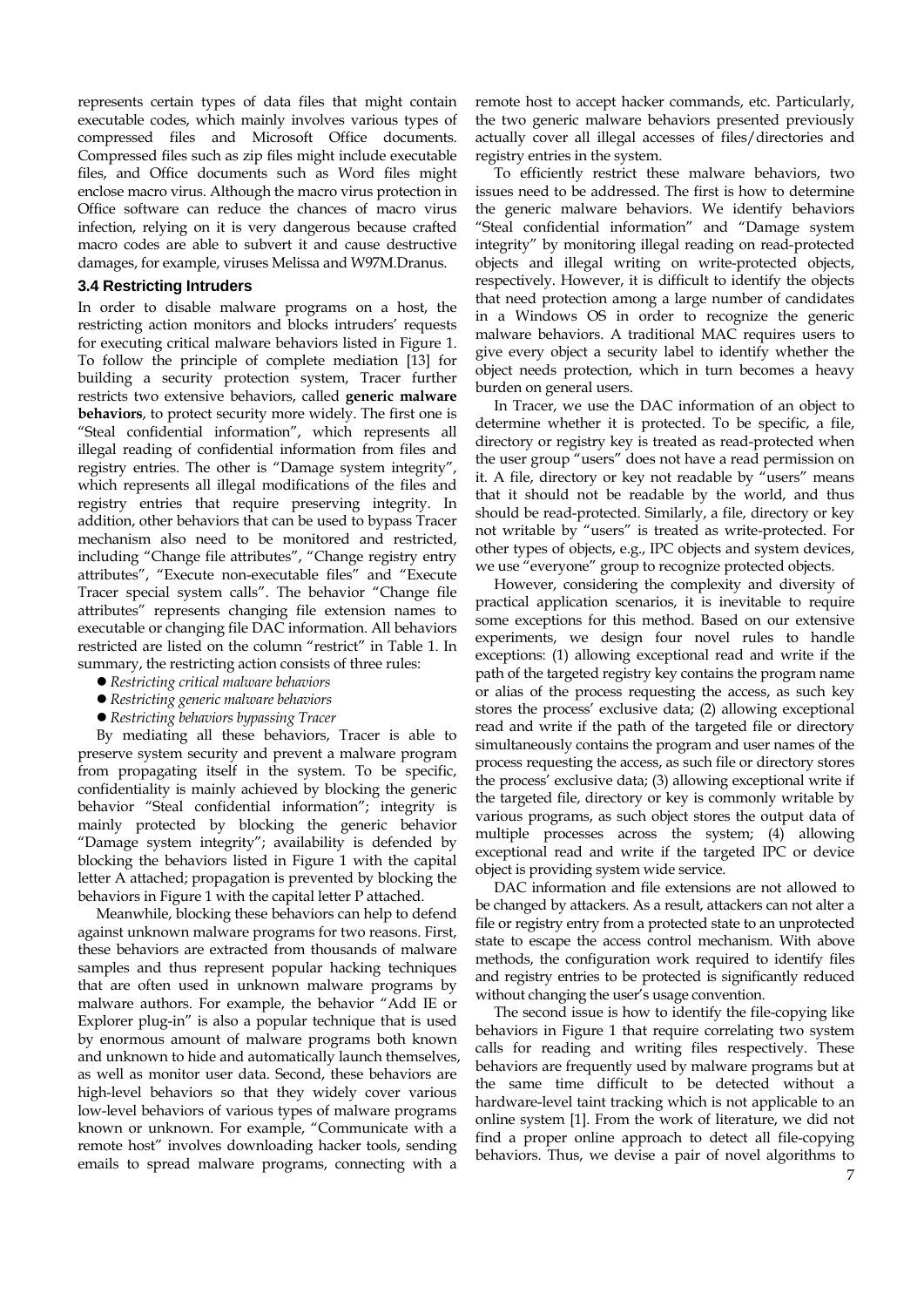correlate the read and write operations to identify a file-copying behavior, which are shown in Algorithms 1 and 2. The Algorithm 1 intercepts a read operation and adds the file name and read buffer into the read-list. The Algorithm 2 intercepts a write operation and determines that it serves for a file-copying behavior if the content of the write buffer is equal or similar to a read buffer recoded in the read-list. A read-list of a process consists of a list of nodes each of which stores a read file and its buffers. The maximum number of nodes and memory size for the list are limited to prevent DOS attacks. The algorithms only monitor the files that are copying-behavior-involved including executables, special configuration files (e.g., desktop.ini and autorun.inf) and processes' image files.

The algorithms may impose a relatively high overhead only on the malware processes that frequently exhibit file-copying behaviors but not on benign processes and the suspected processes that are actually benign. For a benign process, according to the detection action at interior presented at the end of Section 3.2, the algorithms only need to monitor the file-copying behavior "Copy itself" by watching the read operation on the process' image file. However, in reality a benign process rarely tries to copy itself, thus the read-list is often empty and the algorithms do not need to do anything. For a suspected process that is actually benign, it rarely reads an executable at runtime. It only needs to read an executable in two situations while such read operations do not need to be recorded into the read-list. One is to load an image file for a process. As a loaded image in memory is often marked as "read forbidden", a file-copying behavior will not happen. The other situation is to install software. However, processes installing software from the local host or from a remote host through a trusted communication will be deemed as benign according to the detecting action presented in Section 3.2. Therefore, the read-list of a benign process is often empty or short. A short read-list in turn leads to a low performance overhead, because the Algorithm 2 will spend little time searching the matched read buffer from the read-list. Our performance evaluation in Section 4.2 will further demonstrate that actually benign programs have lower performance overhead than that of malware programs.

In addition, this pair of algorithms that correlate read and write operations by comparing buffer contents are more difficult to be circumvented than other candidate algorithms, e.g., comparing buffer addresses. In the worst case that a malware program successfully circumvents the algorithms, Tracer still can tail it by monitoring related behaviors, e.g., "Create executables", since file-copying behaviors need to create executables.

#### **3.5 Dynamic Addition of New Behaviors**

If the detection is purely based on known malware characteristics and behaviors, a detector may not be able to function effectively in the long run as new malware characteristics and behaviors may emerge over the time. To address this limitation [29], a novel extensible mechanism is implemented in Tracer so it can dynamically add in new behaviors to monitor.

A behavior consists of operation, object and parameter. An operation is an abstract of one or several system calls

#### **Algorithm 1. Recording file-reading operations**

INPUT: *file A to be read; read buffer R* 

- 1: IF((*file A is not copying-behavior-involved*)OR((*the current process is*
- *benign*)AND(*file A is not an image file of the current process*)))
- 2: RETURN *permit the operation*; 3: END
- 4: IF((*file A is a copying-source*)OR(th*e memory or nodes of the read-list reach the maximum*))
- 5: RETURN *block the operation;*
- 6: END
- 7: FOR *each node in the read-list*
- 8: IF(*file A is in the node*)<br>9. Attach buffer R i
- 9: *Attach buffer R into the node;*  10:BREAK*;*
- 11: END
- 12: END
- 13: IF(*file A is not in the read-list*)
- 14: *Create a new read operation node;*
- 15: *Fill file A into the node;*
- 16: *Copy buffer R into the node;*
- 17: *Add the new node into the read-list;*  18: END
- 19: RETURN *permit the operation;*

#### **Algorithm 2. Detecting file-copying behaviors**

INPUT: *file B to be written; write buffer W* 

| 1: IF(the read-list is null)                                   |  |
|----------------------------------------------------------------|--|
| RETURN permit the operation;<br>2:                             |  |
| 3:END                                                          |  |
| 4: IF(file B is a copying-target)                              |  |
| 5:<br>RETURN block the operation;                              |  |
| 6:END                                                          |  |
| 7: FOR each node in the read-list                              |  |
| 8: I<br>FOR each read buffer in the node                       |  |
| 9:<br>Compare the read buffer and buffer W;                    |  |
| IF(the buffers are equal or similar)<br>10:                    |  |
| 11:<br>IF (the file of the node is the image of the process)   |  |
| Identify the behavior "Copy itself";<br>12:                    |  |
| 13:<br>ELSE IF(file B is an executable in removable drive)     |  |
| Identify the behavior "Copy executables<br>14:                 |  |
| to removable drives":                                          |  |
| ELSE IF(the file of the node is a system executable)<br>15:    |  |
| 16:<br>Identify the behavior "Copy system                      |  |
| executable files";                                             |  |
| 17:<br>ELSE IF(the file of the node is a special configuration |  |
| file)                                                          |  |
| 18:<br>Identify the behavior "Copy<br>special                  |  |
| configuration files";                                          |  |
| <b>END</b><br>19:                                              |  |
| 20:<br>BREAK;                                                  |  |
| 21:<br>END                                                     |  |
| 22:<br>23:<br><b>END</b>                                       |  |
| IF (identified a file-copying behavior)                        |  |
| 24:<br>Mark file B as a copying-target;                        |  |
| 25:<br>Mark the file of the node as a copying-source;          |  |
| 26:<br>Destroy the node;                                       |  |
| 27:<br>RETURN block the operation;<br>28: I<br><b>END</b>      |  |
| 29: END                                                        |  |
| 30: RETURN permit the operation;                               |  |
|                                                                |  |

with similar functions. For example, the operation create\_file corresponds to two system calls: NtOpenFile and NtCreateFile. In contrast, a single system call may contain more than one operation. For example, NtOpenFile contains four operations: read\_file, write\_file, create\_file, and delete\_file. The object and parameter of a behavior are extracted from a related system call.

Figure 3 illustrates how to dynamically add malware behaviors. In each concerned system call, we set up one or more checkpoints, each of which is responsible for checking the behaviors belonging to the same operation with the support of a modifiable behavior list in memory. The new malware behaviors are read from a configuration file and distributed to proper behavior lists corresponding to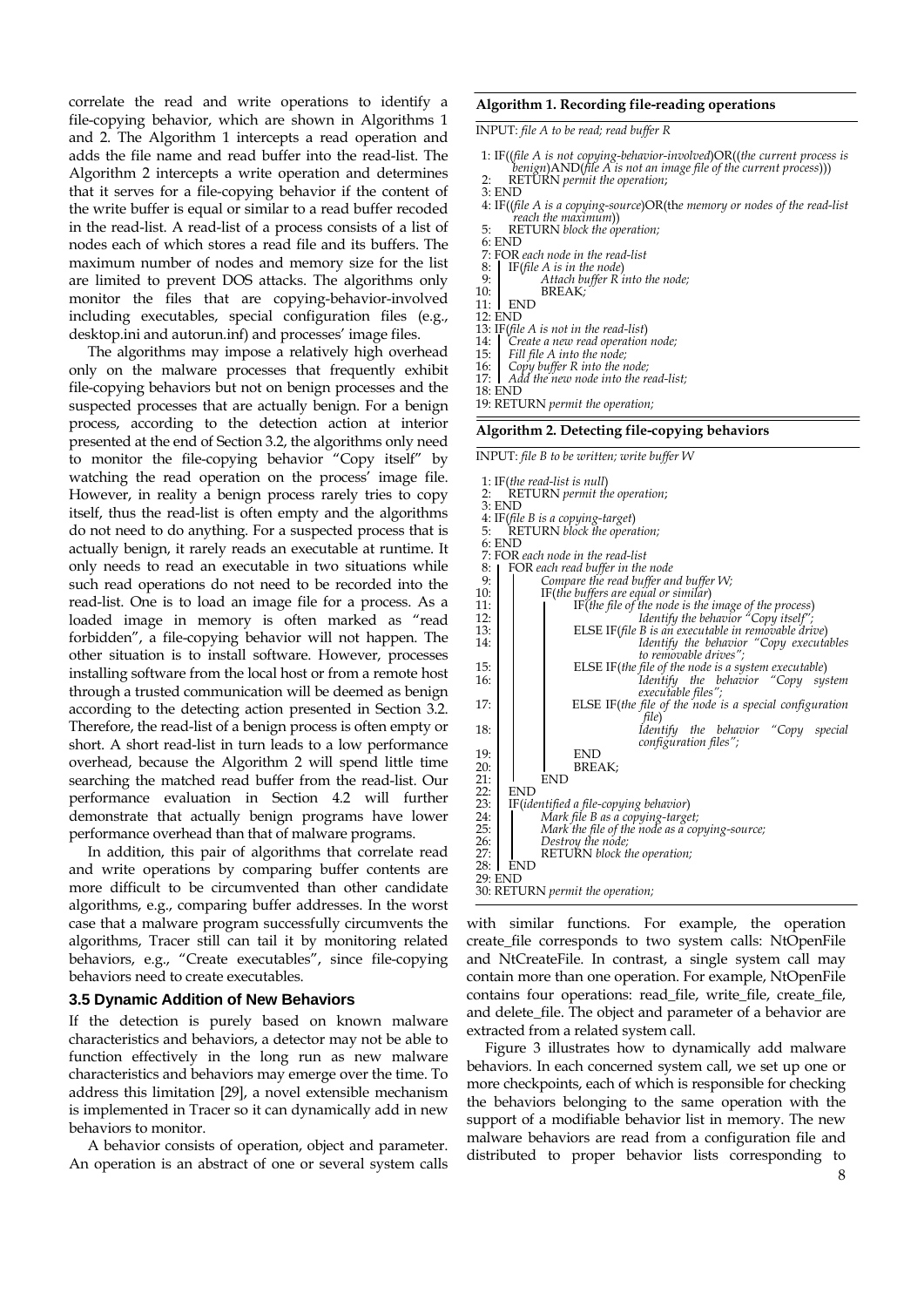different operations in memory. At each checkpoint, Tracer searches for the object and parameter currently requested in the corresponding list to determine whether the current access forms a malware behavior.

# **4 IMPLEMENTATION**

To evaluate the effectiveness of Tracer approach, we have developed a prototype implementation for Windows XP, and carried out a series of experiments. Although XP is not as new as Vista, it is enough for verifying the Tracer approach since both versions of OS have very similar system calls and Win32 API functions based on which Tracer works. Moreover, if developing the prototype on Vista, the MIC might interfere with Tracer as both schemes attempt to complete MAC tasks.

## **4.1 Implementation**

Tracer implementation consists of two parts: Interception and Decision. Most of the implementations are located in the kernel so that they are difficult to be bypassed. The Interception part monitors Native Windows API functions (i.e. system call) at the kernel level and Win32 API functions (i.e. system library functions) at the application level, then issues behavior requests to the Decision part, and allows or disallows a behavior according to the result returned from the Decision part. The intercepted behaviors are listed in Table 1.

Except the "file copying" like behaviors presented in Section 3.4, all other behaviors can be intercepted by monitoring only one essential system call function or a Win32 API function, for example, monitoring NtDeviceIoControlFile() for "Communicate with a remote host", monitoring NtCreateFile() for "Create executable", monitoring NtOpenFile() for "Steal confidential information". Some behaviors consist of more than one system call or Win32 function, for instance, the behavior "Inject into other processes" consists of OpenProcess(), VirtualAllocEx(), WriteProcessMemory(), CreateRemote-Thread(), etc. Considering the performance impact, we only intercept the first essential function, i.e. OpenProcess(), and block it if a suspicious process tries to perform an execution, such that the subsequent calls, i.e.WriteProcess-Memory() and CreateRemoteThread(), which would cause

damages are not executed any more. Moreover, to prevent intended bypassing, Tracer always intercepts a function at the kernel level rather than the application level if possible. Thus, for the behavior "Inject into other processes", Tracer actually intercepts NtOpenProcess() at the kernel level rather than OpenProcess() at the application level.

The Decision part residing in the kernel handles behavior requests from the Interception part. When making a decision, it first reads the Tracer attributes of processes and files, e.g., suspicious flags and DAC information, and then decides whether to permit the behaviors and whether to modify the Tracer attributes according to the Tracer actions presented in Section 3. Table 1 shows the decision logic implemented in the Decision part.

To be permanent, the suspicious flag of an executable is stored in a specially created file stream of the executable file. The suspicious flag of a process, however, is stored in a



Fig. 3. The mechanism to dynamically add new malware behaviors to be monitored

data structure associated with the process in the memory. The data structure also records whether the process has received a network package through non-dangerous protocols. The whole implementation is encapsulated in a kernel driver and a DLL. The kernel driver is responsible for intercepting system calls via modifying the system call entry point in the System Service Dispatch Table (SSDT), and implementing the Decision part within the kernel. The DLL is responsible for intercepting Win32 API functions via modifying the library function entry point in the Import Address Table (IAT) of application processes. Note that, our Tracer implementation does not need to impose any modifications on the Windows or application codes, thus it is highly compatible with existing software.

# **4.2 Evaluation**

We evaluate Tracer performance from three important perspectives: its effectiveness in ensuing security, its compatibility with application software, and the overhead added after enabling Tracer on OS.

**Security**. To verify the capability of Tracer on restricting malware behaviors, we collected 93 real-world malware samples, most of which are obtained from a publicly available website [20]. 32 of the samples are unknown to Tracer, because they can not be found with the same or different names in Symantec Threat Explorer from which the critical malware behaviors are extracted. We also prepared 54 benign samples mostly from two reputable websites, i.e. technet.microsoft.com and www.download.

com. To further facilitate the experiments, we prepare a set of monitoring tools to help check experimental results, which include ApiMonitor to record system call and Win32 API, ProcessExplorer to analyze processes, Regmon to trace registry activities, and Filemon to monitor file operations. Meanwhile, we set up a local network which consists of two servers and two hosts as a testing environment. One server machine, on which the samples to be tested are intentionally placed, runs an IIS web server, an FTP server and an EZ-IRC server. The other server machine, on which only benign samples are placed, runs an IIS web server to act as a trusted site for testing trusted communications. Note that, in reality the trusted sites can be easily recognized by general users because a host only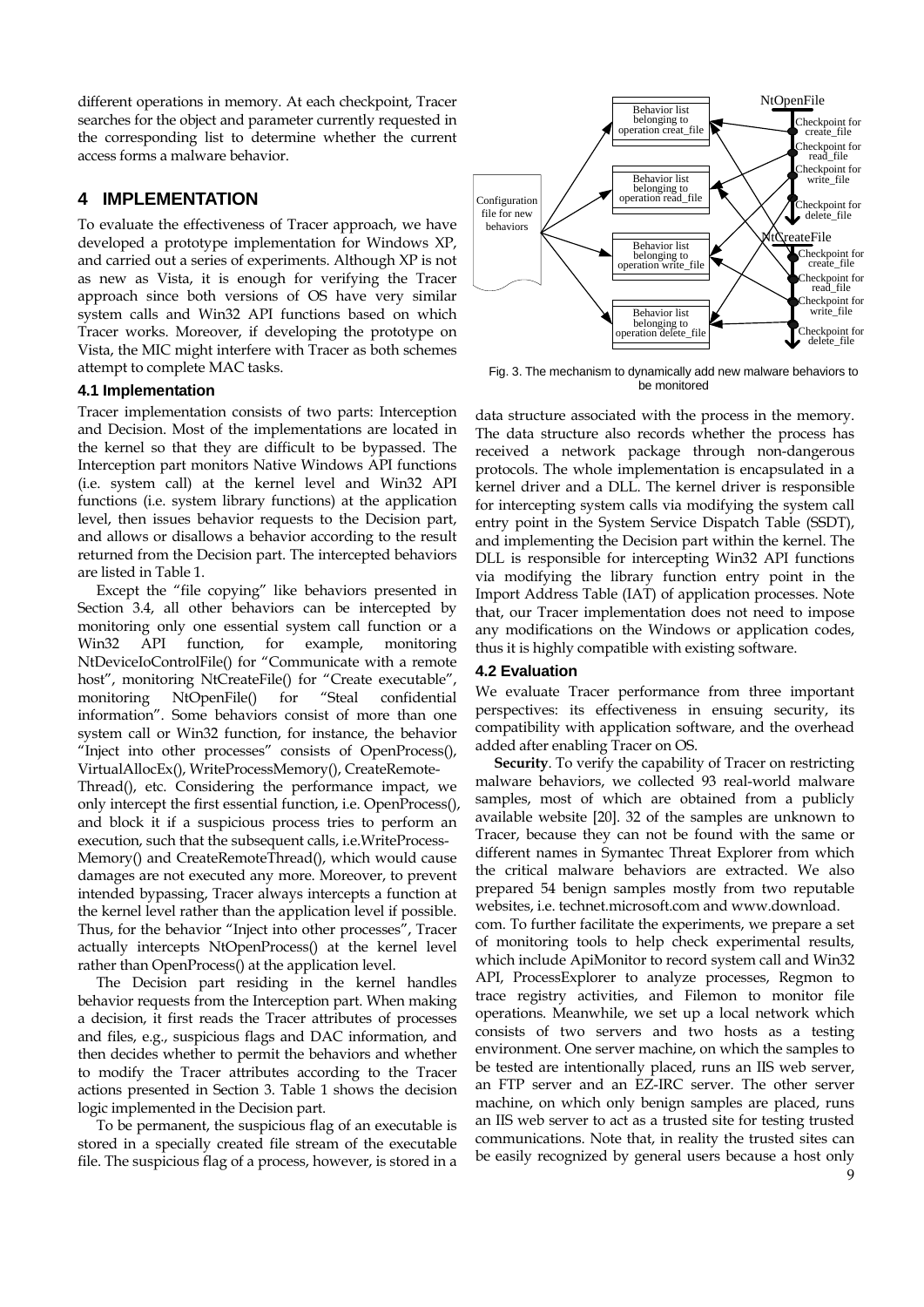| <b>Samples</b>    |                    |                | Programs   |                | <b>Behaviors</b> |              |               |
|-------------------|--------------------|----------------|------------|----------------|------------------|--------------|---------------|
|                   |                    | Total          | <b>FNs</b> | <b>FPs</b>     | Total            | <b>FNs</b>   | $_{\rm{FPs}}$ |
| Known<br>malware  | Worm               | 20             | $\Omega$   |                | 274              | $\Omega$     |               |
|                   | Trojan             | 19             | $\Omega$   |                | 155              | $\Omega$     |               |
|                   | Backdoor           | 17             | 0          |                | 152              | $\mathbf{0}$ |               |
|                   | Script Virus       | $\overline{2}$ | $\Omega$   |                | 65               | $\Omega$     |               |
|                   | Macro Virus        | 3              | $\Omega$   |                | 49               | 0            |               |
| Unknown malware   |                    | 32             | $\Omega$   |                | 491              | $\Omega$     |               |
| Benign<br>program | Security utilities | 11             |            | 1              | 103              |              | 8             |
|                   | System utilities   | 10             |            | $\overline{2}$ | 83               |              | 15            |
|                   | Games              | 7              |            | $\Omega$       | 82               |              | $\theta$      |
|                   | Multi-media        | 10             |            | $\Omega$       | 36               |              | $\Omega$      |
|                   | Web Pages          | 16             |            | $\Omega$       | 99               |              | 0             |
| Sum               |                    | 147            | 0          | 3              | 1589             | 0            | 23            |

## TABLE 2. SECURITY TEST RESULTS. *FP Rate is 5.6% and FN Rate is 0%.*

has to connect to several well-known websites to upgrade its important software. The host machines installed with Windows XP run the client programs that are often the attacking vectors for malware samples, including mIRC, MSN Messenger, MS Outlook, eMule, KaZaA, IE and FTP client, etc. We set protocols HTTP, POP3, IRC, SMTP, FTP, FastTrack, eDonkey and ICMP as dangerous.

To emulate the real-world usage scenarios, we login the hosts and perform various types of tasks, such as browsing the malicious website and FTP server in the local network and downloading samples, sending and receiving malicious instant messages and emails, accessing P2P shared folders or removable drives that contain samples. Thus, the samples are introduced into a host through various channels. With this testing environment, the capability of Tracer to detect, trace and restrict malware behaviors can be thoroughly evaluated.

For every sample, we perform a two-step experiment. First we run a sample on a host without turning on Tracer and record what happens using the monitoring tools above. Then, we enable Tracer protection, run the same sample, and record what happens again. We can determine whether a sample is indeed disabled from two perspectives. First, we deduce whether malware behaviors are successfully executed by comparing the two versions of logs produced by ApiMonitor, Regmon and Filemon without or with protection. Second, we manually check whether the files, registry entries and processes that are created by the sample and recorded in the former logs are exactly present or not in the logs after turning on the Tracer. Moreover, we restart the computer to see if the sample can be enabled automatically.

The testing results are reported in Table 2. For each type of samples, after turning on Tracer, we record the number of false negatives, i.e., FNs, and the number of FPs. We can see that Tracer was able to correctly disable all malware samples including known and unknown ones, as well as block or cancel all their malware behaviors. However, it falsely stopped 3 benign samples by blocking their behaviors. The FPs were a personal firewall program, a file system tool and a process tool, downloaded from the IRC and web server with which we did not set up a trusted communication. By analyzing the logs, we observed that some behaviors of these benign programs closely resemble

those of malware, for example, "Create or modify Windows services", "Modify system configuration files", "Install or modify drivers", "Modify registry for startup", etc. As Tracer relies on the source and behaviors of a program to identify a malware program, the benign programs that come from a remote host through an untrusted communication are tracked and restricted as suspicious ones. However, one still can make the programs work by manually removing the suspicious flags from the program files before running them.

Table 3 further describes the detailed test results of 20 selected malware samples. We can see that all the malware samples are successfully disabled via the restriction of their malware behaviors. For example, the worm "Worm.Win32.Leave.i" downloaded from the local website has the following main steps for function: it firstly copies itself, i.e., regsv.exe, to C:\Windows, then runs regsv.exe as a new process, the new process then adds a value under registry key HKEY\_LOCAL\_MACHINE\Software\Microsoft\Windows\CurrentVersion\Run to point to C:\WIN-DOWS\regsv.exe so that it can be launched when the system restarts, finally listens at port 113 to accept commands from a remote attacker. On a host without Tracer enabled, all above steps are successfully executed. However, after activating the Tracer protection, the malware behavior "Copy itself" is blocked, i.e., the malware can not create a new copy of itself in the system folder. Consequently, the rest of the behaviors do not appear any more because these behaviors depend on the new process launched from the malware's copy, i.e. C:\WINDOWS\regsv.exe. In other words, the worm is disabled.

To compare with other anti-malware techniques on Windows, we performed an experiment to test three popular commercial tools: Kaspersky [27], VIPRE [28] and MIC. The former two running on XP are well known anti-malware tools and have modules blocking suspicious behaviors to defend against unknown malware. The anti-malware tools relying only on signatures can not detect unknown malware [1] and thus are inappropriate to compare with Tracer especially on FP rate. MIC is a partial enforcement of BIBA model in Vista kernel [16], which is the only MAC mechanism in Windows OS family. For every anti-malware technique, we tested all of the samples in Table 2. We count a program as a FP if the anti-malware technique abnormally refuses or alarms at least one of its access requests, since this will affect the running of the testing program or annoy the user. We do not count a program as a FP if it fails on Vista but the failure is not caused by MIC. Figure 4 shows the FP rates (FPR) obtained. MIC and the anti-malware tools have FP rates above 34%, whereas, Tracer has FP rate of merely 5.6%. The high FP rate of MIC comes from the no-write-up rule of BIBA model. The modules that block suspicious behaviors contribute to most of FPs of the anti-malware tools. The fundamental reason is that the anti-malware tools identify a suspicious behavior only based on the behavior itself while Tracer further considers the suspicious label of the process requesting the behavior. On the other hand, the FN rates of Kaspersky, VIPRE and Tracer are almost all zero. However, MIC is observed to have a high FN rate of 42%.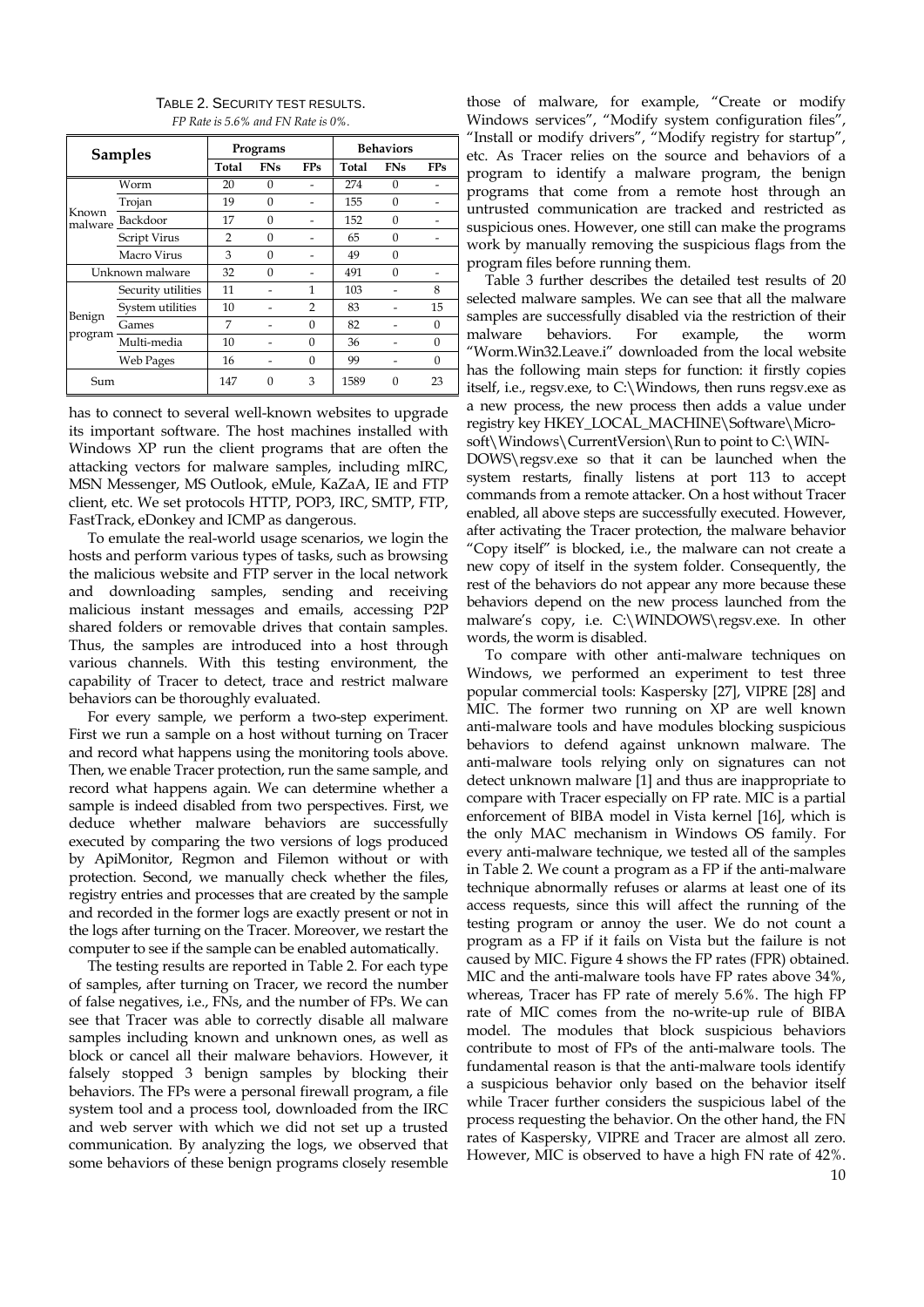#### TABLE 3. DETAILED TESTING RESULTS

| Malware                              | <b>Channels</b>    | <b>Restricted Behaviors</b>                                                                                                                                                                                                                                |  |  |  |
|--------------------------------------|--------------------|------------------------------------------------------------------------------------------------------------------------------------------------------------------------------------------------------------------------------------------------------------|--|--|--|
| Worm.Win32.Leave.i                   | Web                | Copy itself                                                                                                                                                                                                                                                |  |  |  |
| Net-Worm.Win32.Welchia.a             | Web                | Copy itself, Create or modify Windows services, Restart computer                                                                                                                                                                                           |  |  |  |
| Trojan-Spy.Win32.Dks.11.a            | Web                | Copy itself, Modify registry for startup, Create Windows hooks                                                                                                                                                                                             |  |  |  |
| IRC-Worm.Win32.Fagot.a               | Web                | Copy itself, Modify registry for startup, Change security settings, End anti-malware processes or<br>services                                                                                                                                              |  |  |  |
| Trojan-PSW.Win32.QQlog.b             | <b>FTP</b>         | Copy itself, Modify registry for startup                                                                                                                                                                                                                   |  |  |  |
| Trojan.Swizzor.1                     | <b>FTP</b>         | Copy itself, Start hidden network clients, Inject into other processes, Modify registry for startup                                                                                                                                                        |  |  |  |
| Backdoor.Win32.Gobot.r               | IM                 | Copy itself, Modify registry for startup, End anti-malware processes or services, Modify executables,<br>Restart computer, Steal confidential information                                                                                                  |  |  |  |
| Backdoor.Win32.Rbot.15               | IM                 | Copy itself, End anti-malware processes or services, Create Windows hooks, Capture screen shots, Modify<br>registry for startup, Change security settings, Steal confidential information, Create or modify Windows services,<br>Install or modify drivers |  |  |  |
| Backdoor.Win32.SdBot.04.d            | <b>IM</b>          | Copy itself, Modify registry for startup, Steal confidential information                                                                                                                                                                                   |  |  |  |
| Virus.VBS.GaScript.b                 | Email              | Copy itself, Modify registry for startup                                                                                                                                                                                                                   |  |  |  |
| Email-Worm.Win32.Kitro.d             | Email              | Copy itself, Modify registry for startup, Steal confidential information                                                                                                                                                                                   |  |  |  |
| Email-Worm.Win32.Centar.i            | Email              | Copy itself, Modify registry for startup, Steal confidential information                                                                                                                                                                                   |  |  |  |
| Trojan.Win32.KeyPanic.b              | Email              | Modify registry for startup, Create Windows hooks                                                                                                                                                                                                          |  |  |  |
| P2P-Worm.Win32.Sytro.a               | P2P                | Copy itself, Modify registry for startup, Damage system integrity                                                                                                                                                                                          |  |  |  |
| P <sub>2</sub> P-Worm.Win32.Skater.a | P2P                | Copy itself, Modify registry for startup                                                                                                                                                                                                                   |  |  |  |
| P2P-Worm.Win32.Surnova.k             | P2P                | Copy itself, Modify registry for startup, Damage system integrity                                                                                                                                                                                          |  |  |  |
| Backdoor.Win32.Agobot.an             | <b>RPC</b>         | Copy itself, Modify registry for startup, Create or modify Windows services, Steal confidential<br>information, End anti-malware processes or services, Modify system configuration files                                                                  |  |  |  |
| Rootkit.Win32.Agent.h                | removable<br>drive | Install or modify drivers                                                                                                                                                                                                                                  |  |  |  |
| Backdoor.Win32.MoSucker.06           | removable<br>drive | Copy itself, Modify registry for startup, Restart computer, Steal confidential information                                                                                                                                                                 |  |  |  |
| Backdoor.Win32.SilentSpy.209         | removable<br>drive | Copy itself, Modify registry for startup, Create Windows hooks                                                                                                                                                                                             |  |  |  |

One possible reason is that MIC does not implement the no-read-down rule of BIBA model [16] in order to avoid a significant impact on the usability and compatibility of Windows which is a commodity OS. As a result, some sophisticated malware programs can manage to bypass it. Nevertheless, with MIC, Vista can still achieve a significant security improvement compared with XP that can not defeat any malware samples by itself.

**Compatibility**. The requirement for compatibility is that existing Commercial Off-The-Shelf (COTS) software can run on the MAC prototype without causing significant incompatibility problems. On the two hosts with Windows XP installed, we run many commonly used network-dependent applications and local applications e.g. Internet Explorer, MS Outlook Express, MS word, MS excel, MS Power Point, MS Messenger, mIRC, Visual C++, Firefox, Adobe Reader, QQ, Foxmail, Windows Media Player, Putty SSH client, WinRAR, VMWare Workstation, AVG Antivirus, Windows tasklist, Skype, Windows FTP client, Beyond Compare, Source Insight, Calculator, Utility Manager, Notepad, Minesweeper, Hearts, WebBench Client, WebBench Controller, Winamp. We send emails, browse websites through Internet, edit word documents, develop VC++ programs, share files remotely, update Windows and move files through USB disks, etc. The system works well for the past a few months, without need of modifications of existing software or running into failures.

**Performance overhead**. The performance overhead of Tracer comes from the overhead of executing additional instructions associated with every intercepted system call and API function. In the following experiment, we evaluate the additional overhead imposed by Tracer enforcement. The test-bed is a Pentium-4 2.8GHz machine with 1GB

memory running Windows XP SP2. We first disable Tracer, run a group of benign and malware programs, and count the average CPU cycles spent in each system call and API function through rtdsc instruction. Second, we enable Tracer, run the malware programs, the benign programs with suspicious flags and without suspicious flags to perform the test again. In all tests, the average CPU cycles of every system call or API function is calculated from 100 invokes. Results are shown in Table 4. With Tracer enabled, the malware programs have 1.7%~38.1% more performance penalty than native, while the benign programs have only 0~13.5%. The highest performance penalty comes from the interception of NtWriteFile() as a result of capturing file-copying behaviors. The overhead incurred on benign programs is lower than 2%. Therefore, the general performance impact from the system call and Win32 API function interception is acceptable.

# **5 DISCUSSIONS**

## **5.1 Security**

**Security Protection**. According to the ring policy of BIBA model [8], Tracer can correctly protect integrity if satisfying the following three conditions: (1) any subject (S) can read any object (O), regardless of their integrity levels (i); (2) s∈S can write  $o \in O$ , only if i(o)  $\leq i(s)$ ; (3) s1 ∈S can invoke s2∈S, only if i(s2)≤i(s1). The first condition means that the ring policy has no requirements on read operations. The second condition forbids the write operations where  $i(0)$  > $i(0)$ . Tracer meets this condition by restricting the malware behaviors of low integrity level subjects (i.e., suspicious processes) that try to write high integrity level objects (e.g., executables, system configuration and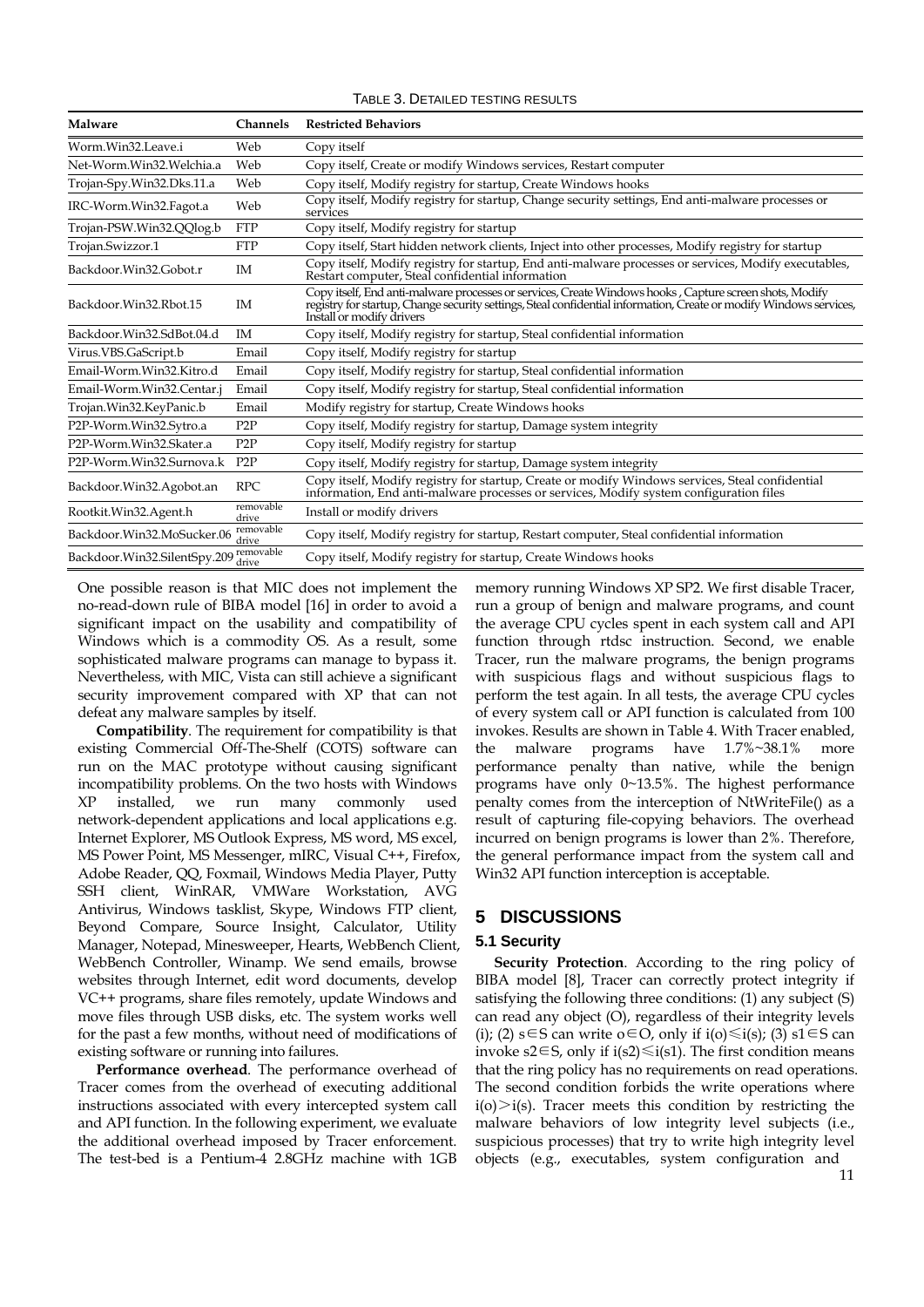

Fig. 4. Comparing false positives with commercial anti-malware techniques on Windows

TABLE 4. OVERHEAD OF TRACER (CPU CYCLES)

*The columns Tracer-m, Tracer-bf and Tracer-b show the CPU cycles taken by the malware programs, the benign programs with and without suspicious flags* 

| running on Tracer, respectively. |  |
|----------------------------------|--|
|----------------------------------|--|

| <b>Functions</b>                          | <b>Native</b> | Tracer-m                           | Tracer-bf      | Tracer-b                  | <b>Functions</b>             | <b>Native</b> | Tracer-m              | Tracer-bf     | Tracer-b               |
|-------------------------------------------|---------------|------------------------------------|----------------|---------------------------|------------------------------|---------------|-----------------------|---------------|------------------------|
| <b>NtCreateFile</b>                       |               | 334492 348523(4.2%)                | 348197(4.1%)   |                           | 338506(1.2%) CreateService   |               | 6568120 6679969(1.7%) | 6679625(1.7%) | $6568323 \times 0.1\%$ |
| NtOpenFile                                | 167620        | 175311(4.6%)                       | 173235(3.3%)   | 169713(1.2%) OpenService  |                              | 5490443       | 5609529(2.2%)         | 5609352(2.2%) | $5490560(\leq 0.1\%)$  |
| NtWriteFile                               |               | 245179 338524(38.1%) 278286(13.5%) |                |                           | 249897(1.9%) NtSetValueKey   | 210491        | 225185(7%)            | 225093(6.9%)  | $210493 \times 0.1\%$  |
| NtCreateNamedPipeFile 204711 214798(4.9%) |               |                                    | 214751(4.9%)   | 204789(<0.1%) NtCreateKey |                              | 281722        | 296451(5.2%)          | 296008(5.1%)  | $281784 \le 0.1\%$     |
| <b>NtCreatePort</b>                       | 37241         | 40281(8.2%)                        | $40180(7.9\%)$ |                           | 37275(<0.1%) NtCreateProcess | 206458        | 215487(4.4%)          | 215426(4.3%)  | 208849(1.2%)           |
|                                           |               |                                    |                |                           |                              |               |                       |               |                        |

write-protected objects). According to Section 3.4, the "damage system integrity" behavior together with other write style (e.g., modify, change, install and create) behaviors listed in Table 1, cover all categories of objects that need integrity protection, including files, directories, registry keys, IPC objects, processes and system devices. Thus, by preventing such behaviors, Tracer is able to protect the high integrity objects of the whole system. In other words, the second condition is satisfied. The third condition requires preventing a low integrity level subject from launching a high integrity level subject. In Tracer, processes generated by a suspicious process are always suspicious according to the tracing rules. In other words, the third condition is met. Therefore, Tracer satisfies the ring policy of BIBA model.

Tracer also can provide certain confidentiality protection by restricting the read style malware behaviors of low confidentiality level subjects (i.e., suspicious processes) that try to observe high confidentiality level objects. According to Section 3.4, the "Steal confidential information" behavior together with other read style behaviors listed in Table 1 actually cover all categories of sensitive objects across the system. Hence, by stopping such behaviors, Tracer can prevent direct leakage of secrecy. However, it can not prevent indirect leakage. For example, a benign process might unconsciously read sensitive information and then output to a file without read protection. We will try to resolve this issue in the future.

Moreover, by restricting the behaviors that could affect the system availability, e.g. "End anti-malware processes or services" and "Restart computer", Tracer is able to protect availability to a certain degree.

**Implementation Security**. Tracer modules in Windows can act as a reference monitor to completely monitor all dangerous operations, and is tamperproof, always-invoked, carefully analyzed and tested as well. First, Tracer prototype is difficult to be bypassed or subverted. This is because most of the implementations of Tracer are located in the kernel, and the behaviors that can be employed to bypass or subvert Tracer, e.g. "Change file attributes", "Execute Tracer special system calls", "Execute non-executable files", "Install or modify drivers" and

"Create Windows hooks", are prohibited from being executed by suspicious processes. Second, as presented in Section 3.4, Tracer prototype obeys the principle of complete mediation [13]. That is, the monitored behaviors including critical malware behaviors, generic malware behaviors and the bypassing Tracer behaviors actually cover all security sensitive operations on Windows. The complete coverage is formed mainly because that the two generic behaviors, "Damage system integrity" and "Steal confidential information", represent all illegal operations on the protected objects in an OS. Third, Tracer modules are carefully analyzed and tested as they are independent from Windows OS and concise in internal logic.

**Potential Evasions**. There are three potential evasions in Tracer. The first evasion exploits the trusted communications to control a privileged process or download an executable without being attached with a suspicious flag. However, as presented in Section 3.2, the attack surface on trusted communications is tremendously narrowed by checking the image file, protocol, remote host and time simultaneously. Even if a malware program manages to get into a host, Tracer is still able to detect and restrict the malware behaviors. According to our investigations presented in Section 2.1, all malware samples need network communications for their functions, e.g. downloading tools from malicious website. Thus Tracer can detect a malware program by the detection action at network entrance. Moreover, the detection action at interior also has many chances of detecting the malware program by monitoring exclusive malware behaviors in the system. Although these approaches may not ensure absolute security, there is a tradeoff between ensuring a higher security and ensuring a good usability when there is a need to facilitate system maintenance from the remote site.

The second potential evasion breaks intrusion tracing via compromising a local IPC that is not considered as dangerous. According to our investigation on Microsoft Security Bulletin mentioned in Section 3.3, it is considerably difficult to evade tracing through a local IPC. Although it is rare, the evasion will occur when a malware author exploits an IPC that is detected to be dangerous but not released to the public, and thus cannot be traced by Tracer as it is not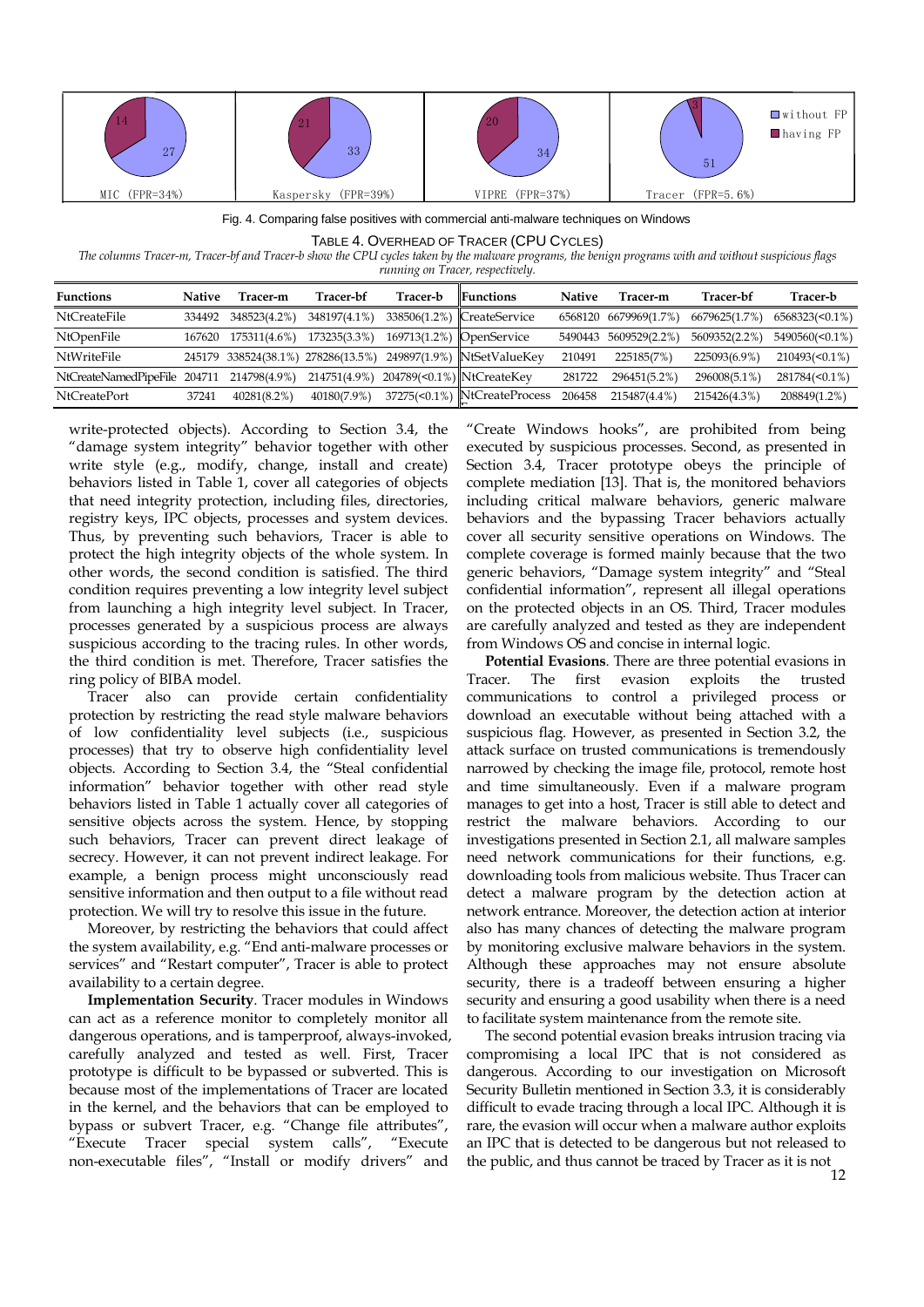included in the Dangerous-IPC-List. Even under this situation, Tracer is still effective to recognize and confine the malware to a certain extent because the network traffic and exclusive malware behaviors will activate the detections at entrances and interior respectively. There is a tradeoff between a better security and a good compatibility as tracing extra IPCs would lead to the result that a huge number of benign processes are marked as suspicious and thus unexpectedly restricted.

The last potential evasion is to exploit kernel vulnerabilities. Tracer can defend against most kernel rootkits by restricting the behaviors of suspicious processes which can be used to compromise kernel integrity, including "install or modify drivers", "create Windows hook", "modify executable files" and "inject into other processes". However, if a malware exploits kernel vulnerability of an OS which is not updated timely to fill the security holes, the Tracer might be bypassed. This is a common limitation of all access control mechanisms [30] since they live inside the OS kernel. In this case, we can use Tracer together with a kernel integrity preserving mechanism [24][30] that lives outside of the OS kernel. These two can complement each other, as a single mechanism is difficult to detect both general malwares and the special kernel rootkits that compromise kernel.

# **5.2 Compatibility**

The good compatibility of Tracer is resulted from the reduction of false positives. First, it directly stops malicious behaviors rather than stop illegal information flow that may incur FPs as presented in Section 2.2. Second, when determining a malicious behavior, Tracer considers not only the behavior itself but also the security label of the process. As the security label is the result of a historic behavior, Tracer actually determines a malicious behavior based on two behaviors. Suppose using the current behavior or the historic behavior alone to make decision would produce FP rate  $0 \le p \le 1$  or  $0 \le q \le 1$ , respectively. As in most cases the two behaviors are independent, using the two behaviors simultaneously would produce FP rate p\*q where p\*q < min(p, q). Hence, Tracer can achieve a lower FP rate as compared to a scheme that simply monitors one of the behaviors. Third, Tracer only blocks the behaviors with a small FP rate. For the rest of the behaviors, Tracer traces them rather than blocks them immediately. This would reduce the overall FP rate of Tracer. Third, for the situations similar to malware activities, we devise exception mechanisms to avoid producing a huge number of false positives, which include trusted communications for remote system maintenance and exception rules for identifying generic malware behaviors. This helps to further reduce the overall FP rate of Tracer.

# **5.3 Usability**

Usability concerns with the amount of configuration work and the impact on user's usage convention. Most of the configuration work of a MAC system is to arrange security labels to a large number of entities in an OS. Tracer is able to automatically fulfill this task by detecting and tracing potential intruders. If considering the leverage of DAC information to denote an entity to be protected, the

configuration work is then further reduced to nearly zero. Thus, the rest of configuration work only involves dangerous protocols and trusted communications that can be specified by a default setting. On the other hand, by utilizing existing operating system information, i.e. DAC permissions and file extension, to identify files and registry entries that require protection, Tracer follows conventional usage styles very well.

# **6 RELATED WORK**

DTE proposed by Lee Badger et al. [9] is a classical MAC model to confine process execution, which groups processes and files into domains and types respectively, and controls accesses between domains and types. Tracer can be regarded as a simplified DTE that has two domains (i.e., benign and suspicious) and four types (i.e., benign, read-protected, write-protected and suspicious). Moreover, Tracer can automatically configure the DTE attributes (i.e., domain and type) of processes and files under the support of intrusion detection and tracing so as to improve usability.

LOMAC [3], UMIP [2], PPI [7] and MIC [4] aim to add usable and compatible mandatory integrity protections into mainstream operating systems. LOMAC deals with the pathological cases in the Low-Water Mark model's behaviors to decrease its partial compatibility cost. UMIP is designed to preserve system integrity in the face of network-based attacks in a highly usable manner. PPI automates the generation of information flow policies by analyzing software package information and logs. MIC implements the no-write-up rule of classical BIBA model in Windows Vista kernel, but it does not implement the no-read-down rule in order not to compromise compatibility significantly. PRECIP [5] addresses several practical issues that are critical to contain spyware that intends to leak sensitive information. Tracer, however, differs from these MAC models in that, it traces suspected intruders and restricts their behaviors rather than restricts information flow. With this novel concept, it is able to considerably reduce FPs and automatically deploy security labels, which result in good compatibility and usability. Meanwhile, the philosophy of Tracer is roughly similar to the risk-adaptive access control [10] that targets to make access control more dynamic so as to achieve a better tradeoff between risk and benefit. Tracer dynamically changes security labels of certain processes to reduce the risk of executing malware behaviors, while not restricting other behaviors and processes at all to preserve the benefits of compatibility and usability.

Most existing anti-malware technologies are based on detection [22][23]. Tracer tries to combine detection and access control so that it not only can detect but also can block malware behaviors before their harming security. Another anti-malware technology that resembles Tracer is behavior blocking [25], which can confine the behaviors of certain adverse programs that are profiled in advance. However, Tracer does not need to profile program behaviors beforehand, and can confine the adverse programs that execute malware behaviors.

Many commercial anti-malware tools [27][28] also have a behavior-based module to defend against unknown